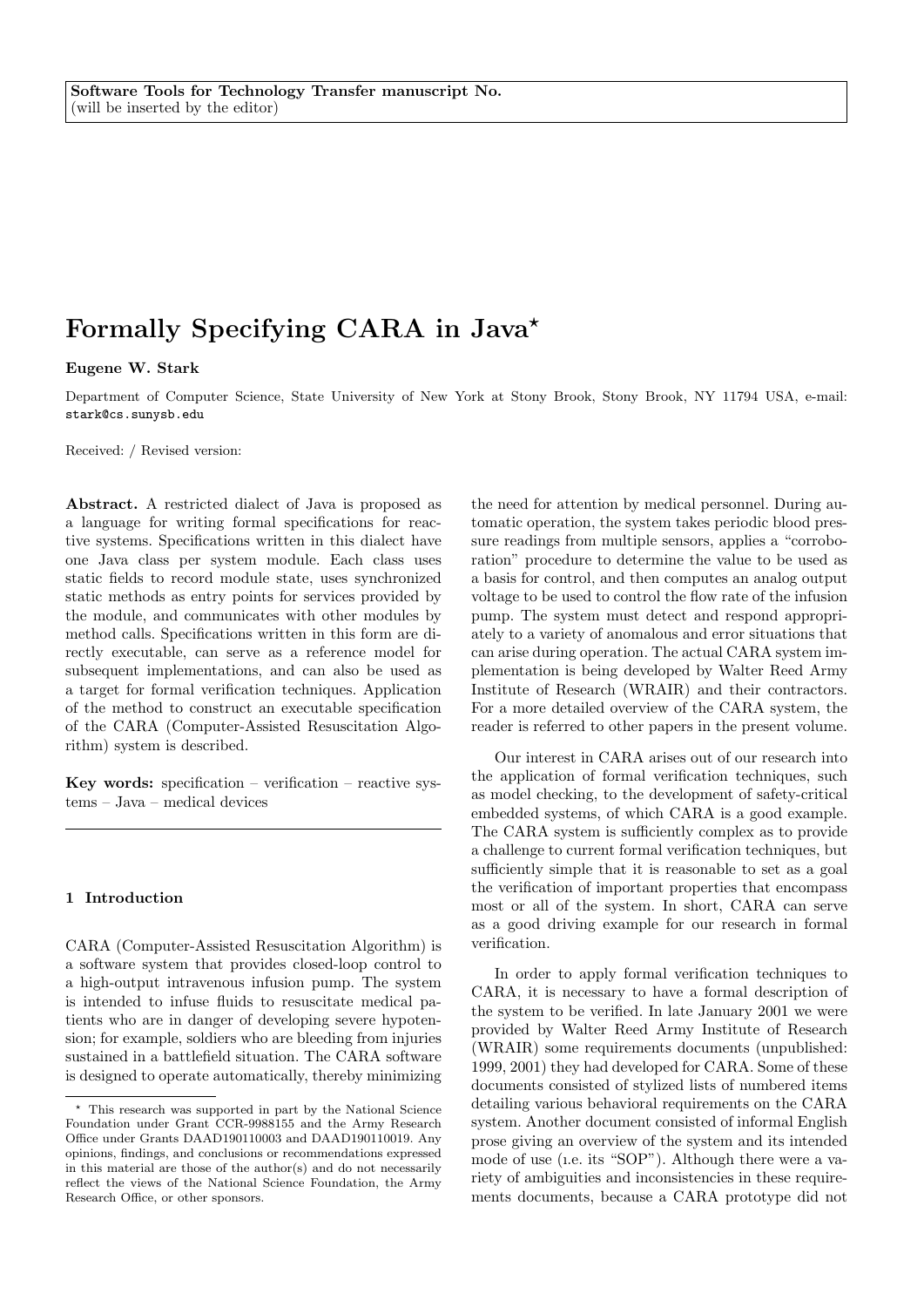yet exist it was necessary for us to accept these documents as the authoritative description of CARA.

From February, 2001 to early June, 2001, two members of our group (Prof. Arne Skou from Aalborg University in Denmark who was visiting Stony Brook during the period, and Stony Brook Ph.D. student Arnab Ray) worked on formalizing portions of the CARA requirements using the UPPAAL [9] and the Concurrency Workbench of the New Century (CWB-NC) [3] verification tools. The status of that work as of June, 2001 is described in an unpublished report [13]. Ray has subsequently continued his work on CARA using the Concurrency Workbench, and the results are described in another paper in the present volume.

By June, 2001, certain limitations of the approaches that had been taken by Skou and Ray had become apparent to me. Specifically, in the process of trying to construct formal models of the CARA system in the rather low-level languages provided by the formal verification tools, quite a number of abstractions and simplifications had been made, with the result that it seemed very difficult to make a strong case that the formalizations in any sense faithfully captured "the CARA system." In my own mind, I had significant difficulty imagining any way to argue, before the engineers constructing the actual CARA prototype, that the formal models constructed by Skou and Ray had any particularly close relationship with the real system, or that properties they had formally verified about their models had any particular implications for the real system. Thus, I began to consider how to construct a formal description of the system that would correspond as closely to the requirements documents as I could manage. I was hoping that such a formal specification could serve as a "master reference model" that could be readily compared with the concrete prototype being constructed by WRAIR as well as used as a basis for more abstract models to which formal verification techniques could be applied.

To develop a more comprehensive model of CARA that fully and faithfully captured the content of the requirements documents, it seemed necessary to me that the model be coded in a higher-level language than that provided by the UPPAAL or the CWB-NC verification tools Ray and Skou were using. In addition, it seemed necessary to have computerized support for checking the consistency of the model in various ways; for example, to make sure that every service required by some module in the system was actually implemented somewhere. Finally, I felt that it would be very difficult to remove from the model the large number of obvious errors that were bound to be present, unless we had some capability of executing or simulating the model to permit the use of traditional debugging techniques. Only once the model had been cleared of the most blatant errors would it make sense to look for the kind of subtle problems for which formal verification would be most useful.

This last point, concerning "blatant errors" versus "subtle problems," perhaps deserves some further clarification. As is well known to anyone who has used any type of formal language such as a programming language or a formal logic, it is essentially impossible in all but the most trivial situations for a human being to produce an error-free expression in a formal language on the first attempt. Instead, the formal artifact must be checked in various ways to reveal the existence and location of errors, which are then corrected. For a purely declarative, non-executable specification in a formal logic, the checking would typically be performed by deducing logical consequences to determine, for example, whether the specification itself is consistent, whether desired "good" behavior satisfies the specification, and whether undesired "bad" behavior is ruled out by the specification. This deduction of logical consequences is generally too tedious to be carried out by a human being; an automated tool such as a theorem prover or model checker is required. On the other hand, for an executable specification, a significant amount of checking can be carried out using traditional debugging and testing techniques: various executions are generated which are then examined to see if any errors are manifest. Although it is well-known that human beings are not very reliable when it comes to certifying the absence of errors in an execution, in fact they can be quite effective at noticing the presence of many kinds of errors, especially errors resulting from "trivial" typographical or coding mistakes.

We can thus crudely classify the the kinds of errors that can occur in a specification either as "obvious" errors, which those that manifest themselves in a large fraction of "normal" executions and which are easily spotted by a human being, or as "subtle" errors, which are those that are evident either only in a small fraction of "unusual" executions, or which by their nature require tedious analysis of an execution in order to be detected. An example of an obvious error that we actually made in developing the CARA specification was a misplaced statement bracket whose effect was to cause the system frequently to enter auto-control mode without the operator having pushed any button to request it. An example of a subtle error we actually made was an input dialog that triggered an inappropriate action, due to the fact that the system state had changed between the time the dialog was displayed and the time the user's response was entered, in such a way that the dialog itself was no longer relevant. Whereas obvious errors are readily found and removed by normal debugging techniques, it can require a significant amount of time (both human and computer) to construct and run tests to identify such mistakes with current formal verification tools. So traditional debugging techniques will likely be more cost-effective for removing obvious errors. Formal verification techniques, however, can identify subtle errors that persist even after extensive debugging and testing,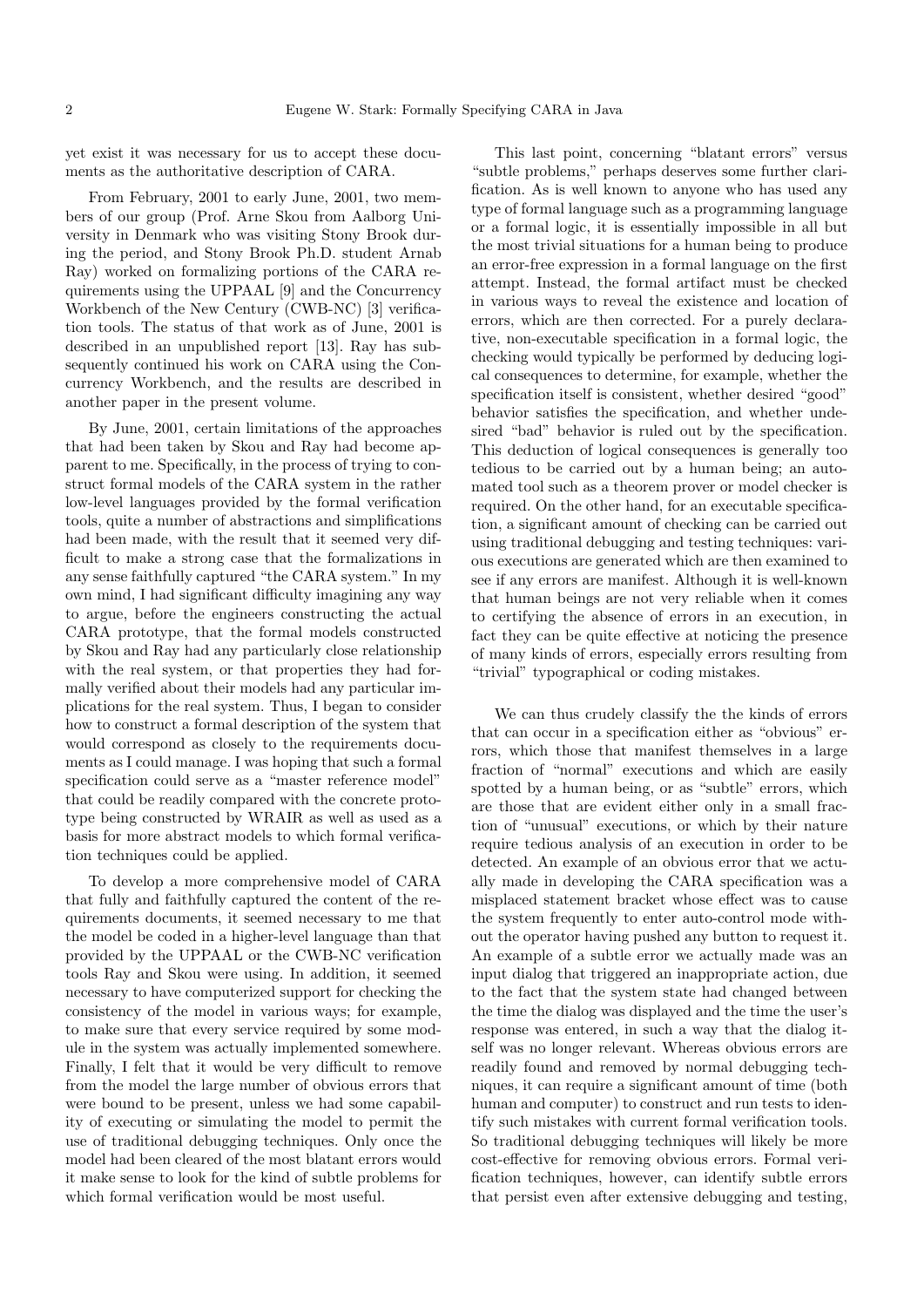and for such errors the cost of preparing the required tests is justified.

#### 2 Formal Specifications in Java

To address the issues laid out above, I decided that it would be useful to develop a formalization of the CARA requirements using the Java programming language. By coding the model in Java, the Java compiler could be used to perform various consistency checks. Since Java is a full-fledged programming language, it would be possible to execute the model and eliminate major errors using traditional debugging. Finally Java also comes with the Javadoc documentation generator, which generates browsable HTML documentation from specially formatted comments included with the source code. Documentation generated in this way would be a great help in keeping track of details of the model as it was developed.

It is important to note that even though a formal model of CARA constructed in Java would be executable, I did not intend for this model to be the same thing as an implementation of the system. In general, the formal model would be more abstract than an actual implementation: I would attempt not to introduce details into the model that were neither mentioned explicitly in the requirements nor implicit from the manner in which they were stated. Also, the formal model would avoid any platform-dependent considerations, such as whether the final system would be event-driven or interrupt driven, except insofar as seemed relevant and necessary to an accurate rendering of the requirements.

Although the use of Java to code the CARA model would free me to a great extent from distracting constraints imposed by low-level modeling languages, I realized that if arbitrary features of Java were to be used in the model it would be difficult for the model to serve as a basis for formal verification. So, to keep the distance from becoming too great between the Java reference model and low-level versions used for formal verification, I imposed a number of restrictions on the way in which the model was coded. These restrictions are described in more detail below. Overall, the effect of these restrictions is to ensure that the CARA model can be viewed as a large state machine that is defined as the parallel composition of a number of components, in which the components communicate with each other in a fixed pattern by method calls. Such a view is close to that required for coding the model in low-level process-algebraic languages such as those supported by the CWB-NC.

Process-algebra-based architectural design languages (ADLs, see *e.g.*  $[1, 2, 6, 11]$ ) also represent an attempt at providing a method for formal system description at an abstract level, and could possibly be seen as candidate formalisms for the CARA specification. However, the focus in such languages, such as Wright [1] and PADL [2], is on the formal description of "component types" and the verification that instances of these types will always interoperate in a compatible fashion. The protocols by which instances of component types interact constitute a simple, separable part of the overall system behavior, and low-level process algebra makes a good tool for specifying them. For the CARA specification though, the point is not to describe a general class of component types and their interactions, but rather to formalize specific system and component behavior described in the informal requirements documents. For this purpose, an ADL that provides only process algebra as its behavioral specification language would not be much easier to use than would the input language for a process-algebrabased verification tool. So ADLs do not seem to be a solution to the problems posed by the CARA specification.

The first decision I made in formalizing the model was to adopt a decomposition of the CARA system into a small, fixed set of modules having a static communication pattern. CARA is simple enough that an adequate modularization is obtained in this way, and Skou and Ray had made a similar decision at an early stage in their work. The modularization I chose, which is similar to those devised previously by Skou and Ray, comprised seventeen modules, of which five represent entities external to the CARA system, and the remaining twelve represent internal modules of the CARA system. The modules representing external entities are as follows:

- Patient: Models the patient.
- Pump: Models the infusion pump.
- ArterialSource: Models the arterial line blood pressure sensor.
- PulseWaveSource: Models the pulse wave velocity blood pressure sensor.
- CuffSource: Models the cuff blood pressure sensor.

The modules internal to the CARA system are as follows:

- PumpControl: Uses blood pressure and set point information to calculate control voltage to be supplied to pump. Also monitors for falling blood pressure.
- PumpMonitor: Tracks the status information supplied by the pump and estimates flow rate and total infused volume.
- ArterialBP: Obtains blood pressure readings from the arterial line sensor.
- PulseWaveBP: Obtains blood pressure readings from the pulse wave velocity sensor.
- CuffBP: Obtains blood pressure readings from the cuff sensor.
- Corroborate: Performs the corroboration function for the blood pressure sensors, thereby determining which sensor will be used for control.
- Mode: Keeps track of the current operating mode and manages transitions between modes.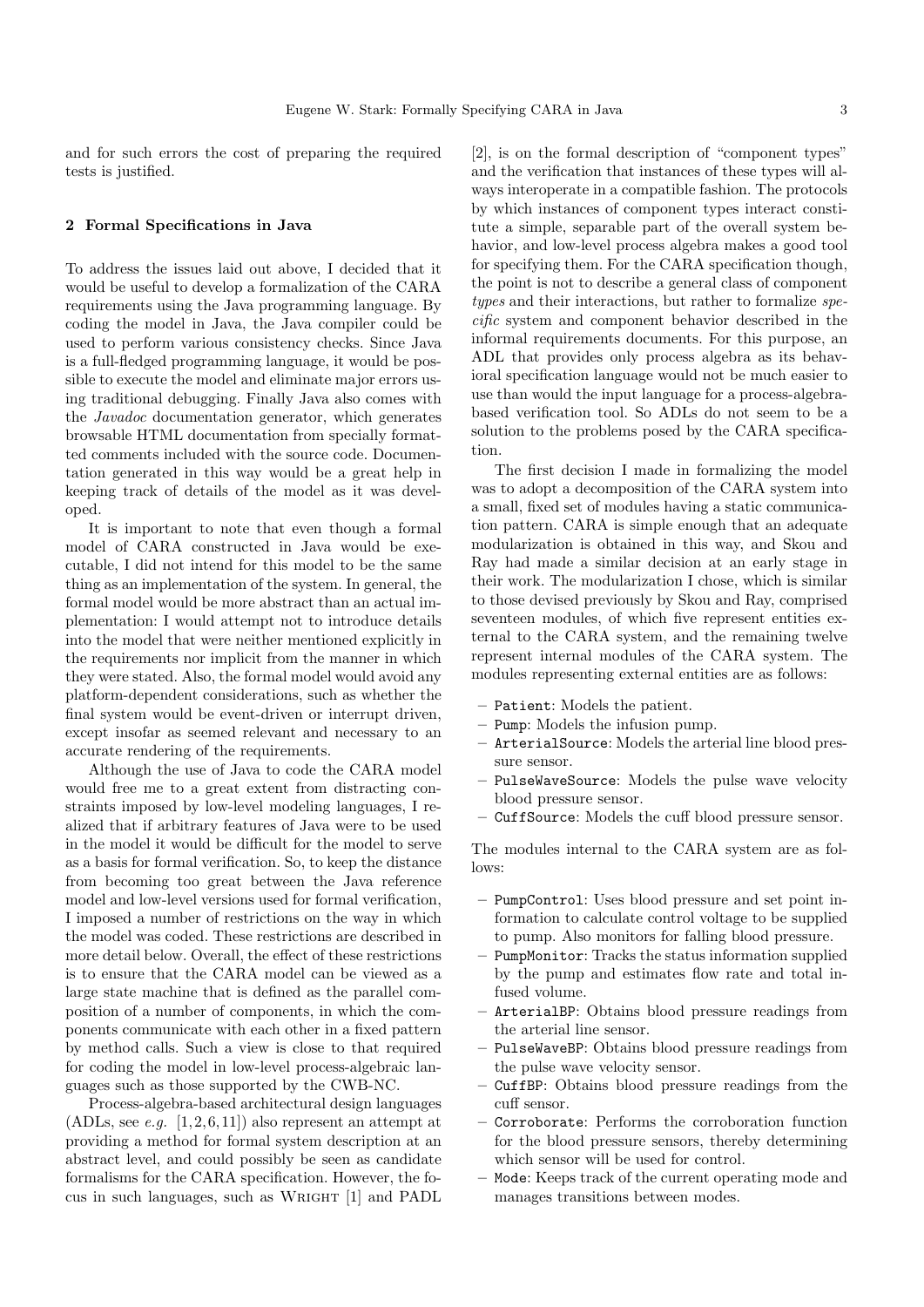- Dialog: Handles caregiver/operator input via buttons and dialog boxes.
- Display: Represents the caregiver/operator information display.
- Logging: Handles the writing of messages to the resuscitation log.
- AlarmControl: Handles the raising and clearing of the various alarms.
- Timer: Provides timing services for other modules.

Figure 1 contains a schematic diagram that shows the various modules and their primary communication relationships. (To avoid clutter, no relationships are shown explicitly for Timer and Logging because each of these modules communicates with most of the other modules in the system.) Although one can probably argue that the the five modules representing external entities are implicit in the requirements documents and would thus have to be present in any reasonable formalization of the system, one probably cannot make the same argument about the particular modularization I chose for the system internals. A different, independently developed formalization of the CARA system (for example, an actual implementation) would likely disagree to some extent with my choices. Such a discrepancy would make it more difficult to draw conclusions about an actual system implementation from results of any validation or verification performed on the reference model. Though I would rather not have introduced right at the outset an ad hoc assumption about the structure of the system, some kind of modularization was necessary at this stage in order to end up with an understandable and manageable system description.

One Class Per Module. After having settled upon a modularization, I next decided to model the system in Java by representing each system module as a single Java class, whose methods would correspond to services that it could provide to the other modules. In more detail, the basic idea was to think of each class as representing a kind of state machine whose actions are partitioned into input, output, and internal actions. An input action represents the occurrence of a call to one of the exported methods of the module. An output action represents a call made by code within the module to a method of some other module. Internal actions represent internal computation steps performed by the module as a result of a call to one of its methods. This point of view corresponds closely to that supported by the  $I/O$  automaton model [10] developed by Nancy Lynch and her students, and it also supports my eventual goal of formalizing some aspects of the system in terms of *probabilistic I/O au*tomata [16,15].

All Fields and Methods Static. Since the number of modules in the CARA system is fixed, the classes representing them would not have any dynamic instances (i.e. objects), but would instead simply serve as a way of packaging a fixed collection of state variables together with methods to operate on those state variables. I therefore stipulated that all fields and methods of the classes representing system modules should be declared static, and the Java new construct would not be used with these classes.

Simple State Variables. I required that the state variables (fields) of each module always be simple boolean, integer, or floating point variables; in particular, no data structures would be used. This restriction was designed to retain some possibility of deriving from the CARA specification various abstractions that could be analyzed by formal verification tools designed to handle finitestate models. Even though integer and floating point variables have very large sets of possible values, a significant amount of formal verification with finite-state tools can still be achieved if one first abstracts the large value spaces to small finite sets. For example, for CARA it might make sense to abstract a floating point value for blood pressure to one of the seven values: "ridiculously low," "well below set point," "below set point," "at set point," "above set point," "well above set point," and "ridiculously high." With simple integer and floating point variables, it is relatively easy to devise such abstractions. If arbitrarily complex data structures are used, it is not.

I should note that in the actual code, I did not usually use the Java type double to represent floating-point values such as blood pressure or flow rate. Instead, I introduced auxiliary classes as "wrappers" for floating point values, so that each variable in the specification could be given an appropriate type. I introduced five such classes altogether:

- FlowRate: Models a rate of fluid flow.
- Pressure: Models a blood pressure.
- Time: Models a time interval.
- Voltage: Models a voltage.
- Volume: Models a volume of fluid.

These classes were slightly more than just wrappers, since they also had methods for constructing and decomposing values according to specific units of measurement. For example, the Time class has methods inSeconds() and inMinutes(), both of which take a value of type double and return a value of type Time. Thus, these auxiliary classes facilitate the free use of dimensional quantities in the code, without having to keep explicit track of the associated units.

I found the "no data structures" restriction to be too limiting in one particular module: AlarmControl. This module keeps track of a large number of different alarm conditions that each have to be handled in a similar way. To avoid extremely long and repetitive code, I organized the state of the many alarms into a few fixed-size arrays that could be accessed by loops. However, except for the fact that the code was significantly shortened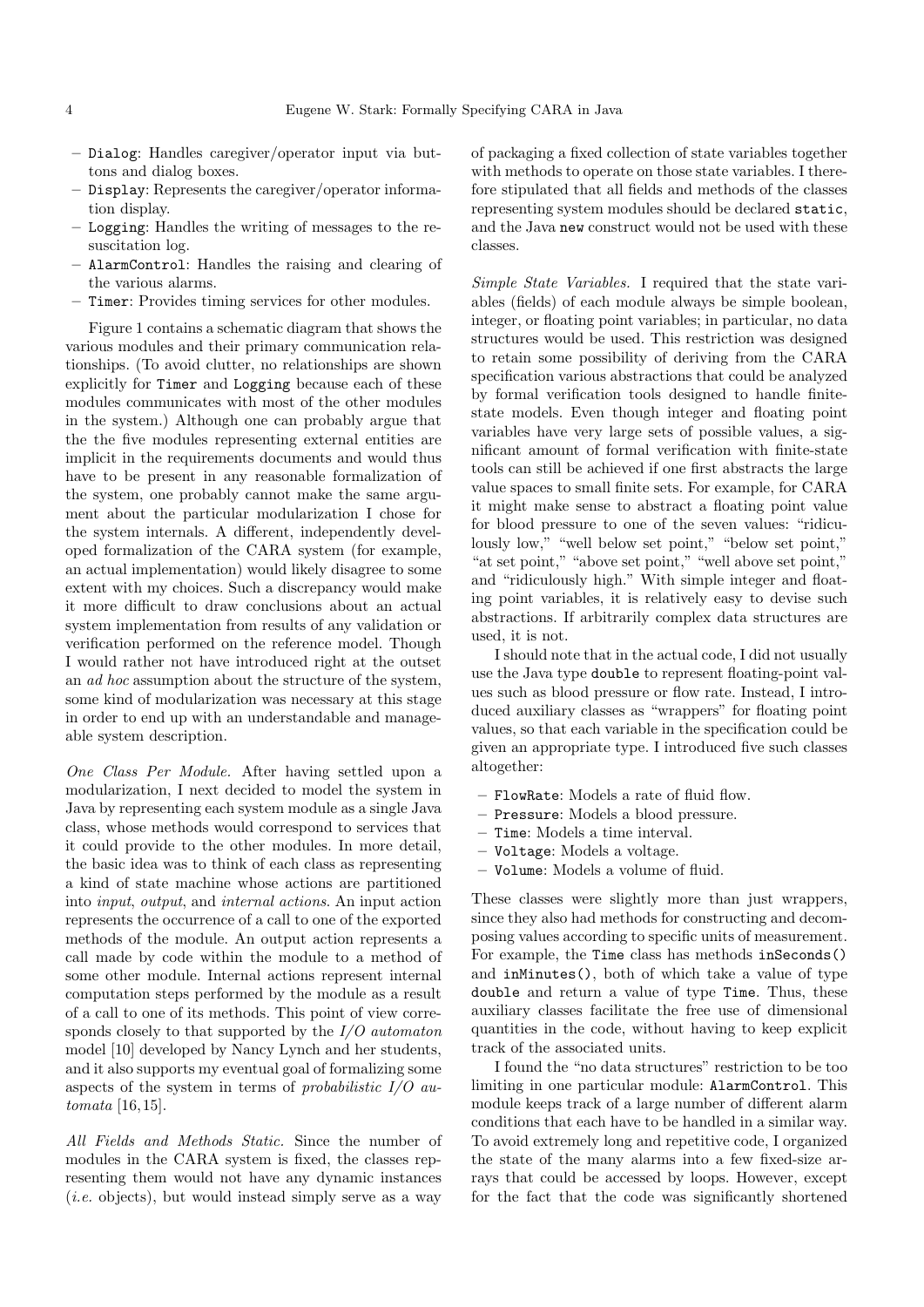

Fig. 1. Schematic Diagram Showing CARA Modularization

and redundancy eliminated, the use of arrays and loops was inessential in the sense that they can be regarded as macros that expand to straight-line code accessing simple variables.

No Exported Fields. In process-algebraic models of the type I hoped eventually to derive from the Java-based reference model, the various processes in a system typically do not access directly each others' state variables, but instead communicate with each other by way of synchronized events. In my model, synchronization occurs when one module makes a call (output) to an exported method (input) of another module. To guard against direct outside access to state variables, I imposed the requirement that all fields of the classes representing system modules be declared private. (Later, I relaxed this restriction to permit protected declarations, as a concession to facilitate the construction of a system simulator that could display the state of a module graphically without requiring that explicit support code for this purpose be incorporated into the formal specification. This is described in more detail in a later section.)

No Returned Values. The synchronized-event communication mechanism supported by process-algebraic models is in a sense a very low-level communication primitive. Higher-level communication patterns, such as call/return, are not supported directly by such a primitive, but instead have to be simulated. To maintain a close correspondence with what can be directly represented in process algebra, I decided that the exported methods of the classes representing system modules would all return void. Thus, although the invocation of a service provided by a module could include parameters, if a value were to be returned as the result of such an invocation, this would have to be accomplished by a "callback," rather than by the direct return of results.

One Caller per Method. Although some processalgebraic models, such as CCS [12], support as primitive the possibility that an input action may synchronize with more than one output action over the course of system execution, other models do not provide such support. I/O automaton models in particular are based on the notion that synchronization occurs whenever an action to be performed by one process is also a member of a statically determined alphabet of actions of another process. Since I was interested in extracting I/O-automaton-like models from the Java specifications, I required that each method exported by a system module be called by just one other module in the system. If a module was to provide a similar service to several other modules, a separate method would have to be exported for each possible caller. Another purpose of this "single-caller" restriction is to support values returned via callback: the module to which a callback should be made has to be uniquely determined by the context.

"Synchronized" Methods, with Straight-line Bodies. I imposed the requirement that all exported methods should be declared synchronized, and that that the bodies of all methods (exported or not) should be "straight-line" code that does not contain loops, time delays, or blocking (sleeping or yielding). Also, it should be impossible for a method to call itself recursively, either locally via a chain of calls within the same class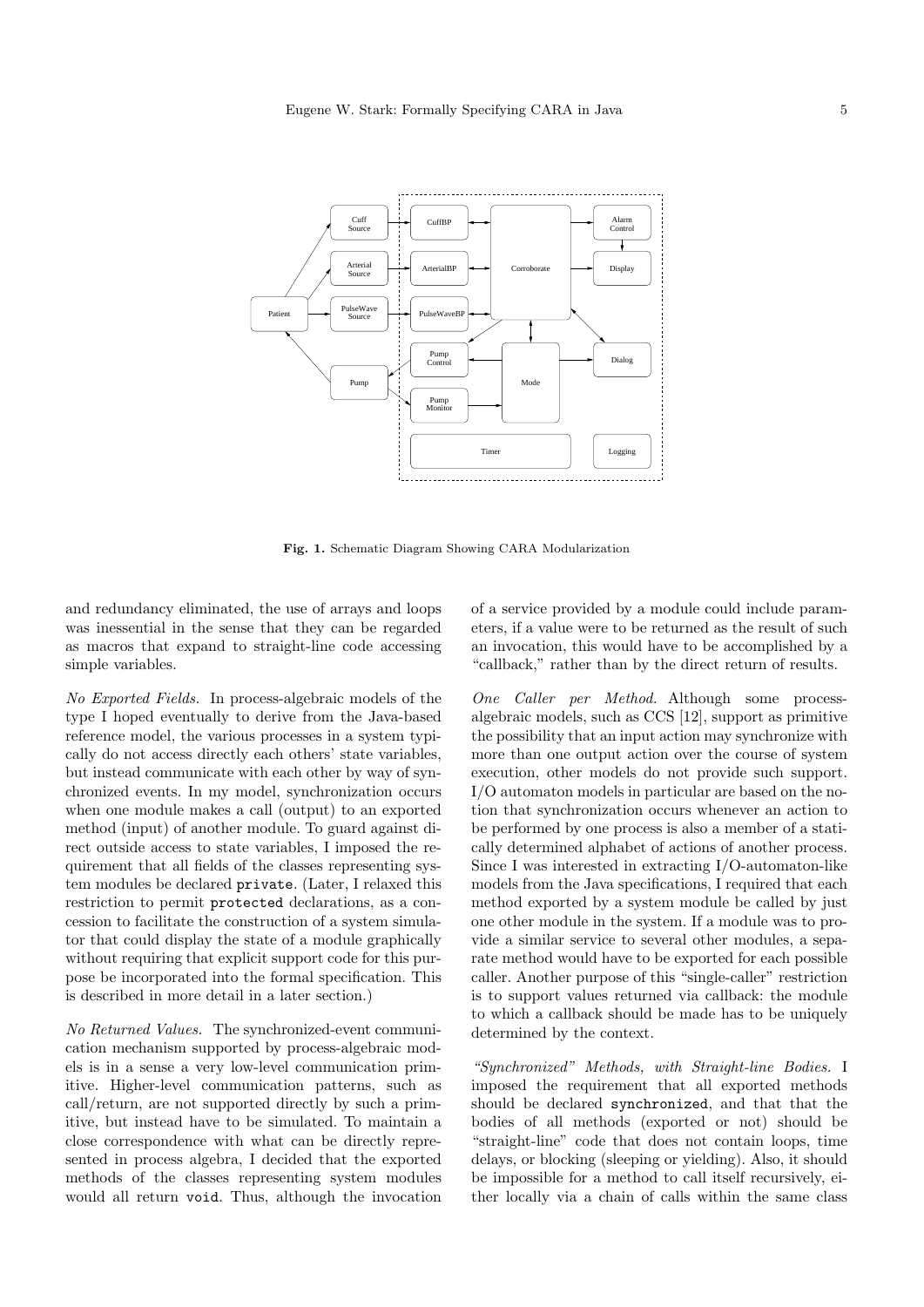or globally via calls to other classes. These restrictions serve to simplify the concurrent execution semantics of the model, making it possible to perform a faithful simulation of the model and to understand the implications that verification results obtained for the model might have for a real system.

The execution model that I had in mind was as follows. Each of the classes representing an external entity would export an update method, which would be called periodically to mark the passage of time and to trigger the occurrence of spontaneous state changes in the module. Initially I envisioned a multithreaded execution model in which the system would be driven by a collection of threads, one associated with each external module. Each thread would contain a simple run loop in which it would sleep for a fixed amount of time, invoke the update method of its associated module, then go back to sleep. The fact that the exported methods of each module are all declared as synchronized implies that when a thread makes a call to such a method, it obtains exclusive access to that module until such time as the call has returned. Thus, a call made by a thread to an exported method of a class runs to completion without the possibility of interruption by a call to an exported method of that class made by any other thread. However, it is possible for a thread executing in a method of one class, say  $C_1$  to make a call to a method of another class  $C_2$ , which in turn makes a call back to a (different) method of  $C_1$ , because once a thread holds the monitor lock on a class it is permitted to make calls to any static methods of that class without blocking.

The simulation facility I eventually implemented for the CARA specification supports a related but somewhat more restricted model that what I originally envisioned. In particular, just one top-level thread was used, rather than a single thread for each external module. This was done to eliminate the unknown effect of the thread scheduling mechanism on the simulation timing, thereby bringing all variables affecting the choice of execution trajectory under the explicit control of the simulator. Note, however, that the single-threaded model has a strictly smaller set of possible execution sequences than the multi-threaded model. Thus, if we observe "bad" execution sequences in the simulator we can conclude that the same sequence is possible under the multithreaded model, but failing to observe a particular "bad" behavior (such as deadlock) in the simulator does not necessarily imply that this behavior is impossible under the multithreaded model. It is necessary to maintain such considerations well in mind when attempting to determine the implications for a real system of validation or verification results performed on the formal model.

In the end, I found it necessary to violate the "straight-line code" restriction and introduce loops in a few places in the CARA specification. In each case, though, the loops that were introduced are bounded loops that can be regarded as macros that could be expanded to straight-line code. The alternative to introducing these loops would have been highly repetitive code, which would have been less transparent and more difficult to maintain than the version containing the loops.

Limited use of Private Methods. I allowed myself to use private methods in classes, subject to the same "straightline code" restrictions required of exported methods. I found the use of private methods to be essential for avoiding extensive repetition of code in the specification. In contrast to exported methods, I did not require that private methods always return void. Note that the "no return values" restriction is not essential for private methods, which are only called by other methods within the same class, since such methods can always be regarded as macros and expanded in-line. This cannot be done for calls that cross class boundaries.

#### 3 Executing the Specifications

As I stated at the outset, a major reason for using Java to code the CARA specifications was so that major errors could be found and removed by executing the specifications and applying traditional debugging techniques. To this end, I implemented a top-level class, called Simulation, to drive the execution by periodically invoking the update methods of the various external modules. In addition, I implemented a graphical user interface (GUI) to make it possible to control the simulation, to view and modify internal state variables of the various modules, and to emulate the caregiver display functions described in the CARA requirements documents. The result was a CARA simulator that could be run as a stand-alone Java application, or in a browser as an applet. Figure 2 shows a screen shot of the simulator. The frame is divided into three panels, the top two of which display information specifically mentioned in the CARA requirements documents, and the bottom of which provides access to simulation internals. The top panel of the frame is a mock-up of the caregiver display. The buttons mentioned in the requirements documents are shown on the left and an active "Change Set Point" dialog is shown on the right. The middle panel of the frame shows various alarm indicators and messages that are also mentioned in the requirements documents. The bottom panel of the frame contains a collection of tabs that permit the user to control the progress of the simulation and to display and modify internal state variables of the various modules.

The construction of the simulator GUI posed an interesting design puzzle. I wished to maintain a very clear separation between the very stylized code that was supposed to constitute the formal specification of the CARA system and the unrestricted code that implemented the GUI. The question was, how could I arrange to display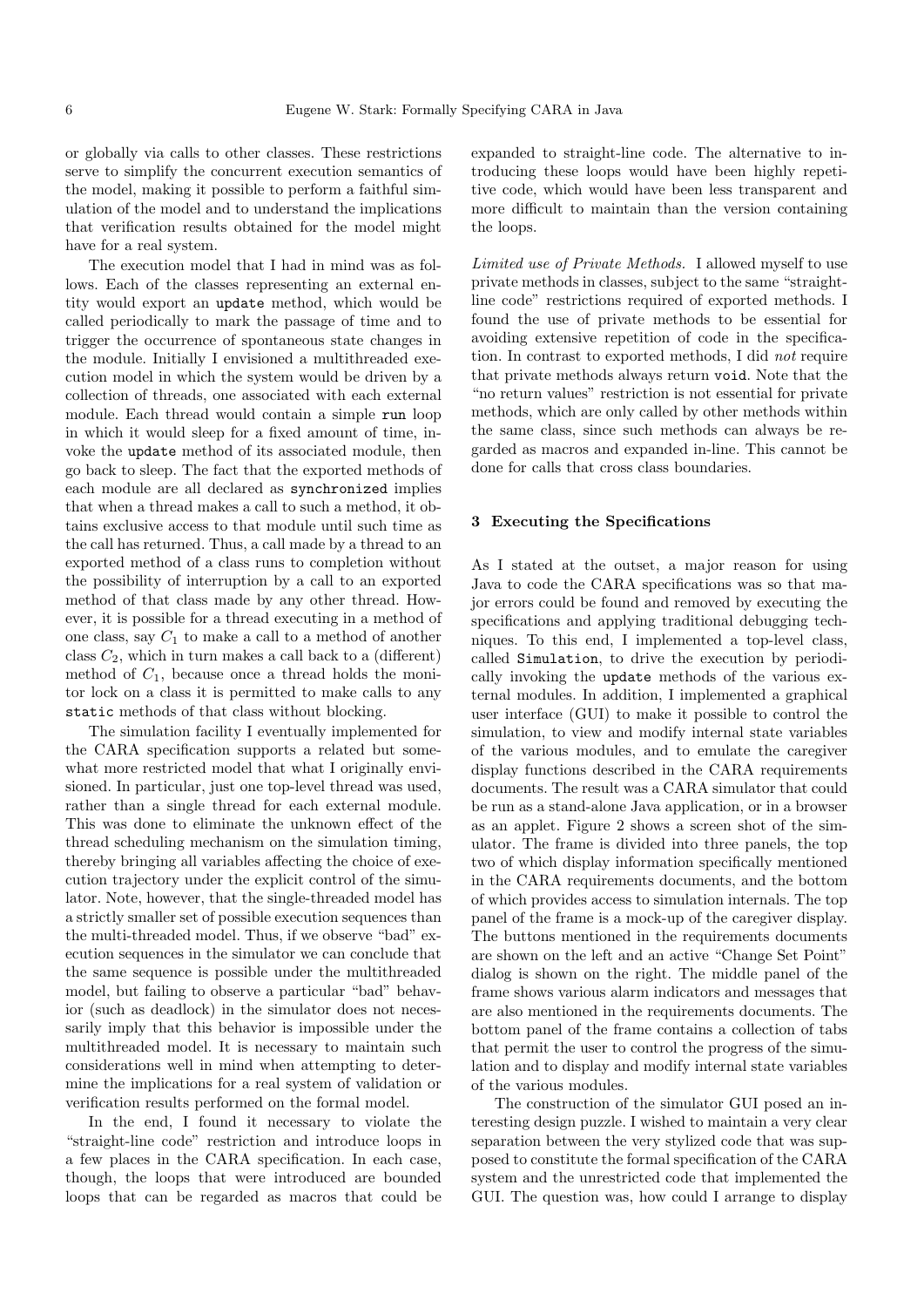| -Dialog                                                                                                                           |                                                                                                                                                                                                                                                                                                     |                                      |                                                        |  |
|-----------------------------------------------------------------------------------------------------------------------------------|-----------------------------------------------------------------------------------------------------------------------------------------------------------------------------------------------------------------------------------------------------------------------------------------------------|--------------------------------------|--------------------------------------------------------|--|
| <b>Start Auto-Control</b>                                                                                                         |                                                                                                                                                                                                                                                                                                     |                                      | Change Set Point-                                      |  |
| Terminate Auto-Control                                                                                                            |                                                                                                                                                                                                                                                                                                     | 70.0mm                               | OK                                                     |  |
| Change Set Point                                                                                                                  |                                                                                                                                                                                                                                                                                                     | Cancel                               | Default                                                |  |
| Alarm Silence                                                                                                                     |                                                                                                                                                                                                                                                                                                     | Up                                   | Down                                                   |  |
|                                                                                                                                   | Alarm Reset                                                                                                                                                                                                                                                                                         |                                      |                                                        |  |
| -Display-                                                                                                                         |                                                                                                                                                                                                                                                                                                     |                                      |                                                        |  |
| <b>GCARA OK</b><br><b>Continuity</b><br>C Manual<br>CL1 Alarm<br>Message<br>Control BP<br>Cuff BPinvalid<br>Current Time 00:01:10 | <b>C</b> Pump Plugged In<br><b>@Pump Running</b><br><b>a</b> Occlusion<br><b>@Airlock</b><br><b>Cuff BP Valid</b><br>C Auto-control<br>CL2 Alarm<br>CSilenced<br>Alarm<br>Set Point 70.0mm<br>Control Source<br>Pulse wave BP58.6mm<br>Arterial BP60.5mm<br>Infused Volume0.01<br>Flow Ratelo.2 I/h |                                      |                                                        |  |
| Simulation Internals-<br><b>Pulse Wave Source</b><br><b>Simulation Control</b><br>-Simulation Control<br>Current Time 00:01:09    | Pump Control Pump Alarm Control CARA Log<br>Corroborate<br><b>Cuff Source</b><br><b>Patient</b><br>Time Scale 1.0                                                                                                                                                                                   | Trace<br>Mode<br><b>Cuff Control</b> | <b>Pump Monitor</b><br><b>Arterial Source</b><br>Pause |  |

Fig. 2. CARA Simulator Application Screenshot

and modify internal state variables of the various system modules, without cluttering the formal CARA specification with substantial amounts of GUI-related code having little or nothing to do with the behavior described in the CARA requirements documents? In fact, I was indeed able to introduce the GUI code in such a way that it has very limited coupling with the formal model, and calls to the GUI do not appear at all in the formal model portion of the code.

The decoupling of the GUI and the formal model was achieved by arranging for each of the classes representing a system module to have an associated subclass that implements a GUI panel for that module. As a subclass, the GUI panel has access to all the internal state variables of the system module, assuming that we relax slightly the "no exported fields" condition and permit fields to be declared protected rather than private. When the simulation is initialized, an instance of the GUI panel for each module is created, and arrangements are made for the GUI display to be updated periodically  $(e.g.$  once a second). When the GUI display needs to be updated, the GUI subclass "peeks" at the current values of the state variables in the main class and updates the display appropriately. In this way, the GUI display is kept up-todate without the necessity of making explicit calls from the formal model to the GUI. If the user wishes to change the value of some state variable, the GUI subclass simply assigns directly to that variable. The GUI subclasses are kept completely separate from their associated main classes and their code appears in separate files. It is thus possible to work on the formal model without any chance of confusion between which code constitutes the formal model and which constitutes the GUI.

I feel obliged to comment that that for each system module to have a GUI display panel as a subclass is somewhat dubious from an object-oriented point of view, since the GUI panel does not satisfy the usual "is a" relationship with the system module. In fact, it probably makes more sense for the system module to be a subclass of the GUI panel, and the same separation of GUI code and formal specification can be achieved within this alternative structure. Nevertheless, the "GUI-as-subclass" organization was the one I originally conceived of, and was therefore the one I implemented. I have recently found additional reasons to have the GUI panel as the parent class, rather than the other way around, and plan to implement this alternative organization in the next revision of the code.

The Dialog class has a more interesting relationship with its GUI subclass than do the other modules, which merits some further comment. The GUI panel associated with the Dialog class not only has the responsibility of simulating the display of the CARA caregiver console, but also of notifying the Dialog class when any of the input controls on the caregiver console are activated. The CARA specification includes some rather complicated requirements that concern when and how various elements (buttons and dialogs) of the caregiver console are to be displayed. For example, the requirements state that certain buttons are to be displayed under some conditions and not under others, and that buttons that are displayed may be "grayed out" or not. Static priorities are to be consulted to determine which one of multiple active dialogs will actually be displayed at any given instant. Our Dialog specification does not actually include any code for constructing or painting user interface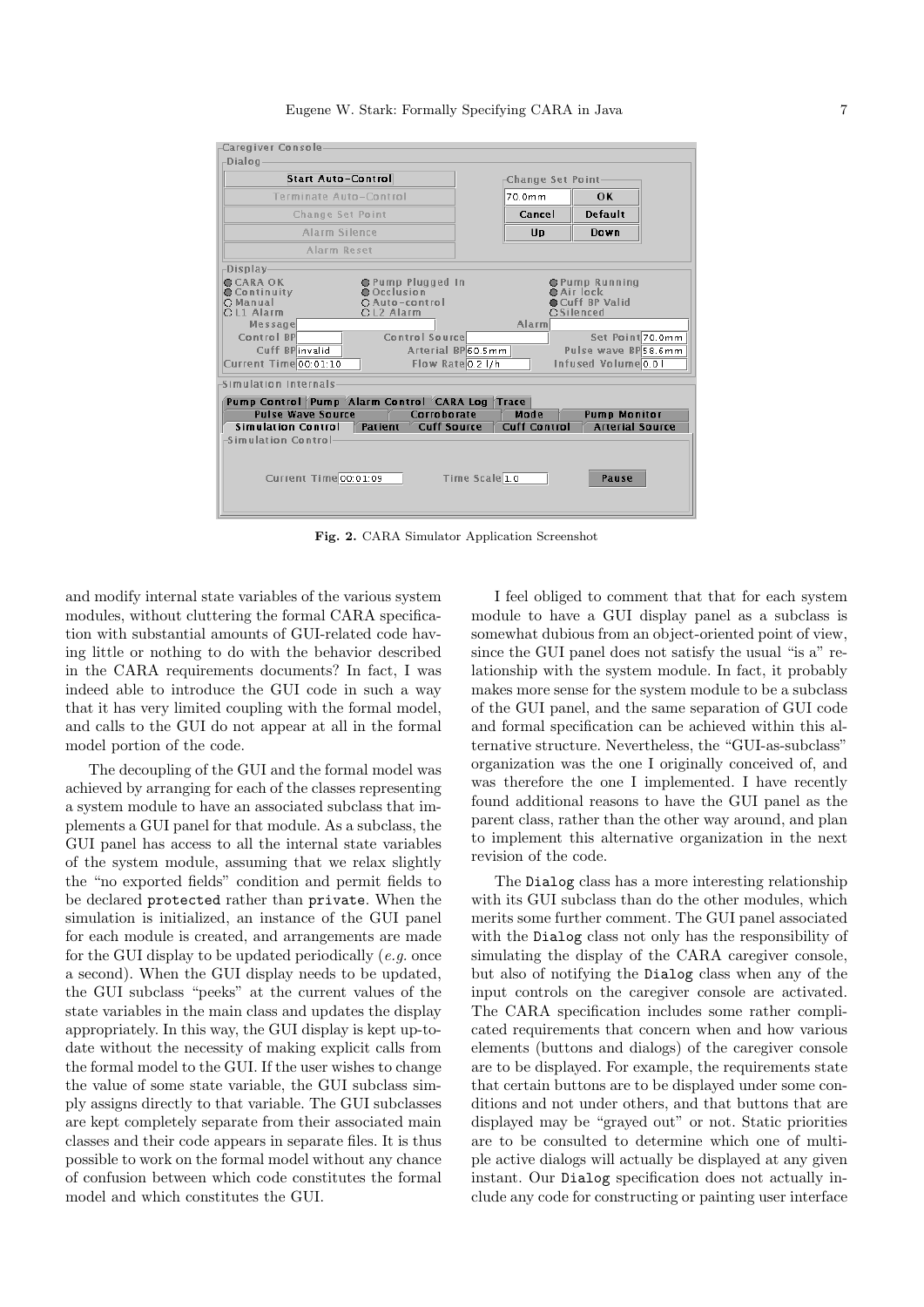elements on the caregiver console. Instead, it just maintains a collection of boolean state variables that indicate which of the elements are currently active and which are currently displayed. The priorities and other constraints are taken into account when Dialog updates these state variables in response to a method call. It is the GUI subclass associated with the Dialog module that actually renders the caregiver console, after reading the boolean state variables from the parent class and displaying the interface elements accordingly. In this way, I was able to formalize the interesting parts of the CARA requirements on the caregiver console without actually having to include GUI code as part of the formal specification.

When one of the controls  $(e.g.$  a button) on the caregiver console is activated, it is necessary for the GUI panel associated with the Dialog class to send a notification that something has occurred. The GUI panel does this by invoking a method of the parent Dialog class to indicate that the control has been activated. This is the only situation in which a GUI subclass invokes any methods of its associated main class — all other communication between GUI and main classes is through direct inspection and modification of state variables.

There is one other class in the formal CARA specification that deserves some comment, and that is the Timer class. This class was introduced in order to encapsulate all the timing services required by other modules in the system. For example, when a blood pressure reading is required from the blood pressure cuff, the (internal) CuffBP module calls the (external) CuffSource module to initiate the reading. However, taking a reading with a blood pressure cuff is not instantaneous, but requires first inflating the cuff and then listening to the sounds made by the blood as the cuff is slowly deflated. It is also possible that an attempt to read the cuff could fail if the cuff or sensor was not properly positioned. To handle this situation, the CuffBP module uses a timeout as a method of bounding the amount of time taken to obtain a cuff reading. Because of the "no delays or blocking" restriction we have imposed, the timeout cannot be achieved by sleeping within one of the methods of the CuffBP module. Instead, when a reading attempt is initiated, CuffBP calls Timer and requests that a callback be made after a certain amount of time has elapsed. If the reading succeeds before the timeout, CuffBP calls Timer to cancel the "wakeup call." On the other hand, if a reading is not obtained by the time the timeout action occurs, the callback from Timer will initiate an errorhandling sequence within CuffBP.

Although I have described the Timer class as an internal module of the CARA system, unlike the other internal modules it provides an update method that is driven by Simulation. Callbacks from Timer to the other modules occur as part of executing this update method. In retrospect, it seems that the Timer class ought actually to be two separate classes: a TimeBase class which is external to the CARA system and which provides an update method, and the Timer class proper, which is an internal module that provides timing services to the rest of the CARA system.

#### 4 Overview of the CARA Specification

In this section, I give a brief overview of each of the modules in the CARA specification. In order to provide a more concrete feel for what the individual module specifications end up looking like, Appendix A lists detailed code for one of the modules: Pump. In the code for Pump, the reader may note a number of calls to the method Trace.log. These calls are not part of the formal specification, but rather inform the simulator of the occurrence of significant events. The simulator logs these events, thereby producing a simulation trace that can be used for post-mortem debugging and validation. I felt that the importance of having such logs far outweighed the disadvantage of the additional clutter added to the formal model by the tracing calls.

#### 4.1 External Modules

## 4.1.1 Patient

The Patient module models the response of the human patient to fluid infusion. We use a very simpleminded model in which the blood pressure of the patient is directly proportional to the current volume of blood in the patient's circulatory system. The various blood pressure sensors periodically query Patient to obtain the "true" current blood pressure by calling the Patient.getBP method. The infusion of fluid is modeled by the Pump module periodically invoking the Patient.addInfusedVolume method to add a small increment of fluid volume. The update method of the Patient module is invoked once per second to remove a small amount of fluid volume, to model bleeding and excretion.

#### 4.1.2 Pump

The Pump module models the M100 infusion pump. The pump provides logic-level outputs CONT (continuity), OCC (occlusion), and AirOK (air-free IV line). When these lines change state, the pump generates interrupts, which are simulated by calls to the PumpMonitor.setCont, PumpMonitor.setOcc, and PumpMonitor.setAirOK methods. There are also analog outputs EMF (back EMF) and IMP (impedance). These lines have to be polled by calls to the pollEMF and pollIMP methods, which usually result in immediate callbacks to the PumpMonitor.setEMF and PumpMonitor.setIMP methods, respectively. There is a certain probability that the corresponding callback will not occur for a particular polling request; this models a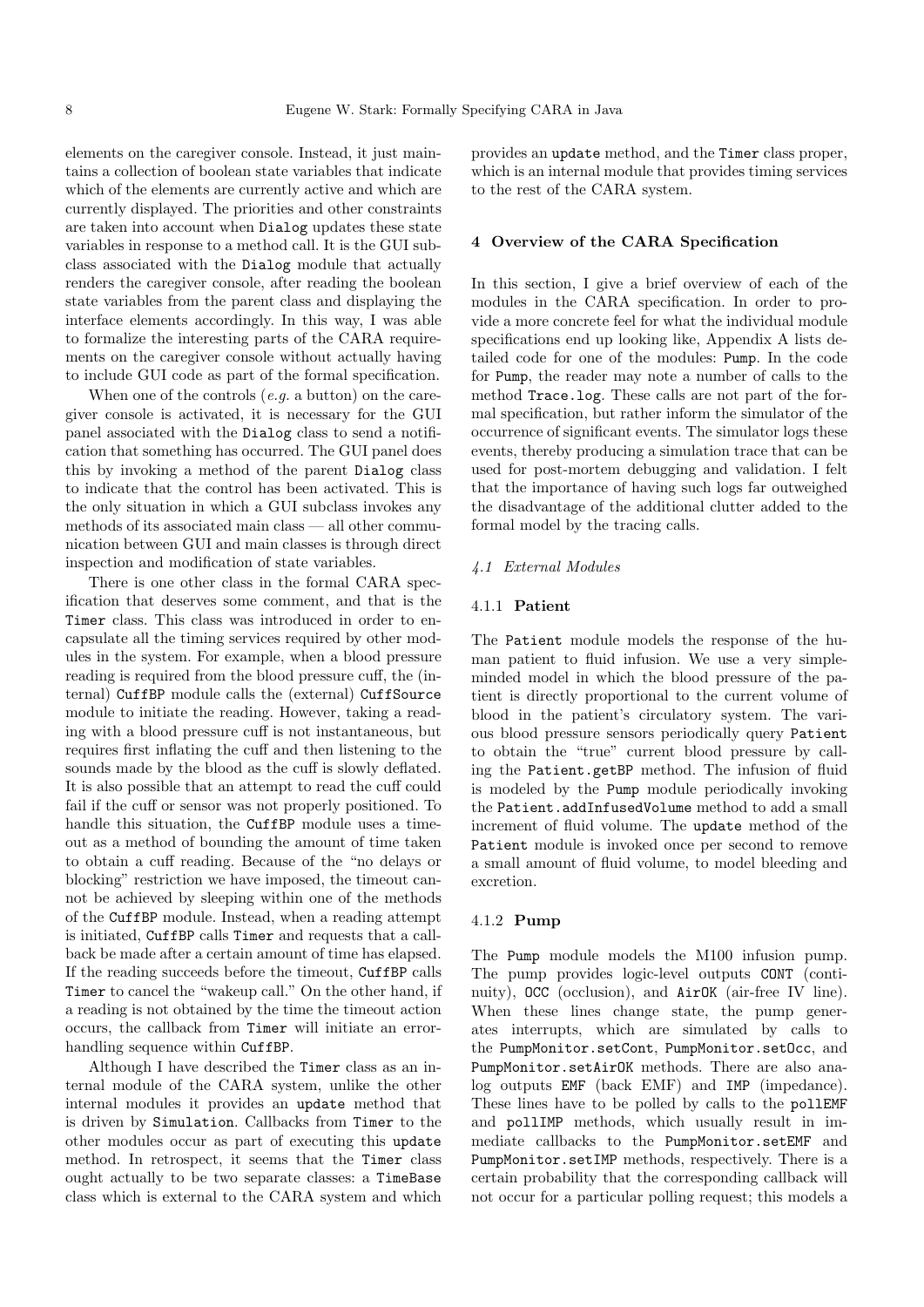failure of the A/D converter that samples the EMF and IMP lines.

The pump is controlled by an analog control voltage that determines the infusion rate. The setting of this control voltage is simulated by calling the setControlVoltage method. In addition, there is a logic-level input to the pump that determines whether the pump will pay attention to the analog control voltage or alternatively run at a predetermined hardware setting. Changes to the state of this line are simulated by calling the setAnalogControl method.

The update method of the pump runs once per second and sends a certain amount of infused fluid volume to the Patient module. In addition, the value of the EMF output is updated based on the current infusion rate. This is not currently modeled realistically: in the real M100 pump, the EMF value varies constantly as a rocker arm (serving as the impeller) contacts the pump tubing. This constantly varying signal has to be processed in order to estimate the infusion rate. In our model, we simply treat the EMF line as giving a direct indication of the current instantaneous infusion rate.

Also incorporated into the Pump module are simple two-state Markov failure models associated with each of the logic-level status lines CONT, OCC, and AirOK. At any time, each of these lines is either in the "failed" or "not failed" state. In the "not failed" state, the line has the logic value "true", indicating normal operational status. In the "failed" state, the line has the logic value "false", which indicates an error condition. Once per second, there is a possible transition between states. Transitions from "not failed" to "failed" occur with a probability chosen to produce a specified mean time to failure (MTTF). Transitions from "failed" to "not failed" occur with a probability chosen to produce a specified mean time to repair (MTTR).

#### 4.1.3 ArterialSource

The arterial line sensor is a "beat-to-beat" blood pressure sensor that provides a direct measurement of blood pressure via a transducer inserted into an artery. The update method of the ArterialSource is invoked every 15 seconds, though it might be more realistic if it occurred in synchrony with a simulated patient heartbeat. When update is called, ArterialSource queries Patient to request the "true" blood pressure. This blood pressure reading is then modified by adding some Gaussian noise whose standard deviation is specified as a percentage of the true pressure. The resulting "noisy" pressure reading is supplied to the (internal) ArterialBP module via a call to the ArterialBP.setBP method.

Also incorporated into the ArterialSource module is a simple two-state Markov failure model, similar to that used in Pump. At any time, the module is either in the "failed" or "not failed" state. When the module is in the "not failed" state, it supplies blood pressure readings periodically as described above. When the module is in the "failed" state, it does not supply any readings. Every 15 seconds, there is a possible transition between states, which is taken with a probability designed to produce a specified MTTF or MTTR.

#### 4.1.4 PulseWaveSource

The pulse wave velocity sensor is a "beat-to-beat" blood pressure sensor that infers blood pressure from propagation characteristics of the pressure wave resulting from each heartbeat. In our model, PulseWaveSource is essentially identical to ArterialSource, except that as separate modules they can fail independently and they can produce different blood pressure readings due to independent noise.

#### 4.1.5 CuffSource

The cuff sensor uses a traditional sphygnomanometric method that involves inflating a cuff to a pressure somewhat over the systolic blood pressure of the patient and observing the waveforms associated with heartbeats as the cuff pressure is slowly reduced. In contrast to the "beat-to-beat" methods, the cuff sensor produces a blood pressure reading only when activated, and substantial time (on the order of one minute) may elapse between the time the reading is requested and the time it is obtained.

In our model, when a cuff pressure is required, the CuffBP module initiates the reading by invoking the CuffSource.pollBP method. In contrast to the ArterialSource and PulseWaveSource modules, the CuffSource module does not immediately return a pressure. Rather, there is a random delay which we model using a geometric distribution having a specified mean (the default is 40 seconds). When the delay time expires, the current blood pressure is returned via a callback to the CuffBP.setBP method.

Also incorporated into the CuffSource module is a Markov failure model similar to that used in other external modules. At any time, the CuffSource module is either in the "failed" or "not failed" state. When the module is in the "not failed" state, it responds to a pollBP request by returning a blood pressure as described above. When the module is in the "failed" state, it does not return any blood pressure.

#### 4.2 Internal Modules

#### 4.2.1 PumpControl

The PumpControl module uses blood pressure and set point information to calculate the control voltage to be supplied to the pump. It also monitors for falling blood pressure. The PumpControl module is informed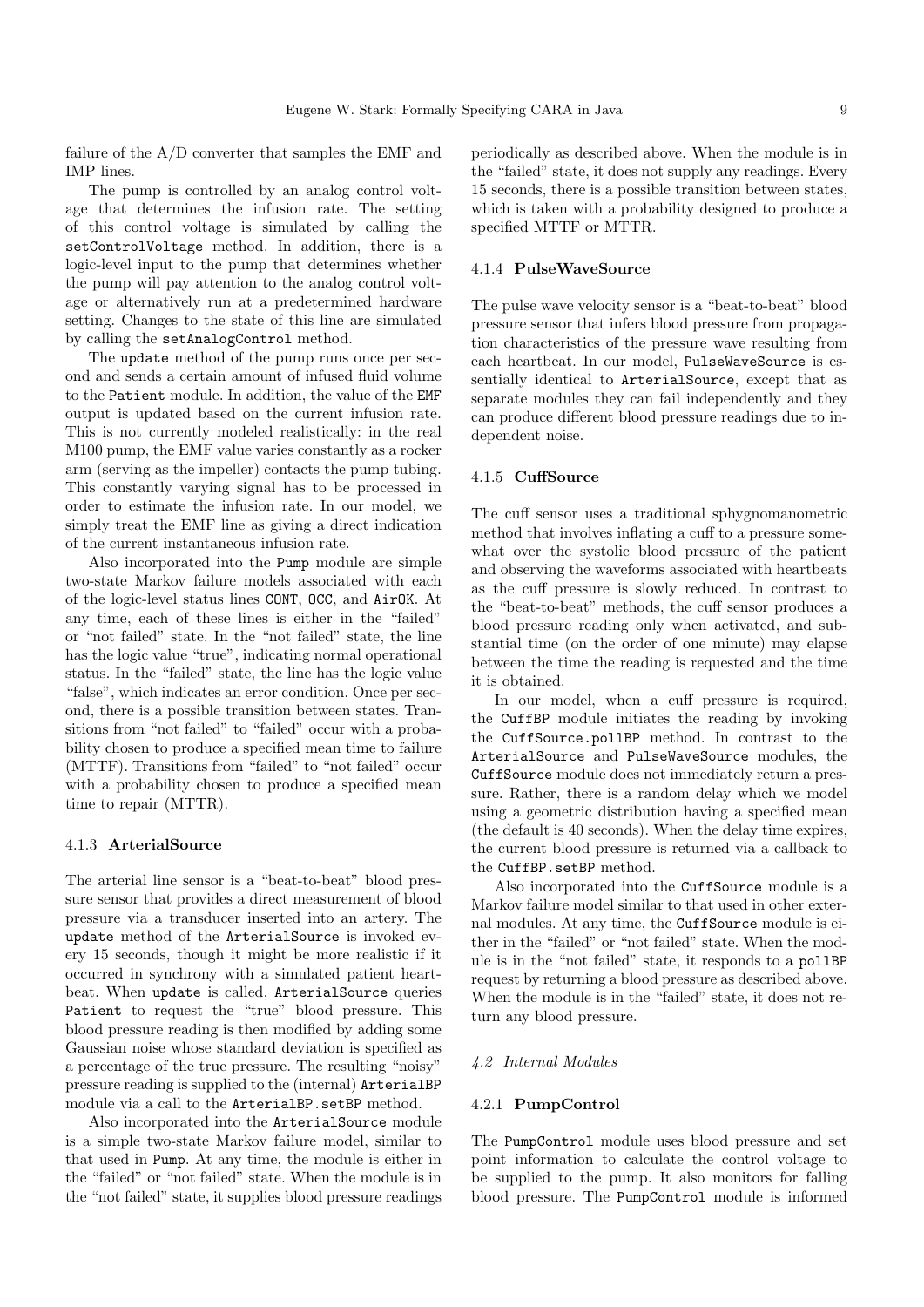by Mode via the startAutoControl method when autocontrol begins. The set point is initialized to the default of 70mmHg, and the pump control voltage is set so as to yield the initial flow rate of 4 liters per hour. Information about the controlling blood pressure is updated when the Corroborate module calls the setControlBP method supplied by PumpControl. Each time this occurs, PumpControl calculates a new control voltage and supplies it to Pump by calling the Pump.setControlVoltage method. Periodically (every 15 seconds), PumpControl checks whether the set point has been reached and whether it appears that the blood pressure is falling. If the caregiver modifies the set point via the change set point dialog, the Dialog module supplies the new set point to PumpControl via the setSetPoint method. When auto-control terminates, Mode uses the stopAutoControl method provided by PumpControl to convey this information.

We currently use a very simplistic control algorithm that applies the maximum control voltage to the pump when the control blood pressure is below 60mmHg, applies the minimum, "keep vein open" (KVO) control voltage to the pump when the control blood pressure is at or above the set point, and which varies the control voltage linearly with the control blood pressure when the latter is between 60mmHg and the set point.

#### 4.2.2 PumpMonitor

The PumpMonitor module tracks the status information supplied by the pump. It also estimates the infusion rate, which it integrates over time to determine the total infused fluid volume. The PumpControl module uses the setTimeAtSetPoint method to keep the PumpMonitor informed about how long it has been since the desired blood pressure set point was attained. After the set point has been held for ten minutes, the PumpMonitor calculates a baseline "steady-state" infusion rate and monitors for increases in the infusion rate that signficantly exceed this level (such increases might indicate a substantial increase in patient bleeding).

The setAirOK, setCONT, and setOCC methods provided by PumpMonitor are called by the Pump module to simulate interrupts that occur when the corresponding logic outputs of the pump change their state. The setEMF and setIMP methods are called by the Pump module in response to calls made periodically (once every five seconds) by PumpMonitor to the Pump.pollEMF and Pump.pollIMP methods. The information obtained in this way is combined to infer some derived status information, such as whether the pump is plugged in (we currently equate this with the CONT line being at a logic "true" level) whether the pump is "OK," and to estimate the current infusion rate. Each time there is a change in pump status, the Mode module is informed by a call to the Mode.setPumpStatus method.

#### 4.2.3 ArterialBP

The ArterialBP module obtains blood pressure readings from ArterialSource, checking the readings for validity, and delivering them on demand to Corroborate. Each time ArterialBP receives a blood pressure reading from ArterialSource, it checks this reading for validity and saves it. When Corroborate requires a blood pressure reading, it calls ArterialBP.pollBP, which results in an immediate callback to Corroborate.setArterialBP.

The ArterialBP.intrT15 method is called by Timer every fifteen seconds, to enable ArterialBP to detect the loss of BP data from ArterialSource. If fifteen seconds go by without a new reading, then the current reading is flagged as "stale" and invalidated.

#### 4.2.4 PulseWaveBP

The PulseWaveBP module obtains blood pressure readings from PulseWaveSource, checking them for validity, and delivering them on demand to Corroborate. It is essentially identical to ArterialBP.

### 4.2.5 CuffBP

The CuffBP module obtains blood pressure readings from CuffSource and delivering them on demand to Corroborate. Corroborate requests a reading by calling the pollBP method provided by CuffBP, which responds by calling the setCuffBP callback method provided by Corroborate. CuffBP in turn requests a reading from CuffSource by calling its pollBP method, and CuffSource responds by calling the setBP method of CuffBP. The CuffBP module checks each reading it obtains for validity before passing it along to Corroborate.

The blood pressure cuff differs from the "beat-tobeat" sensors in that it may take much longer (a minute or more) to deliver a reading in response to a request, and in some cases it might not deliver a reading at all. To bound the time that it might take to deliver a response when a cuff reading is requested by Corroborate, the CuffBP module sets a timer when a reading is first requested. If no response is forthcoming by the time the timer expires, an invalid blood pressure is given as a response to Corroborate.

CuffBP also handles the taking of periodic readings that are required when the cuff is the only blood pressure sensor available for controlling the infusion pump. Corroborate sets the time interval between periodic readings by calling the setBPInterval method of CuffBP.

#### 4.2.6 Corroborate

The Corroborate module is the most complex of all the modules in our specification. Corroborate is responsible for combining information from the various blood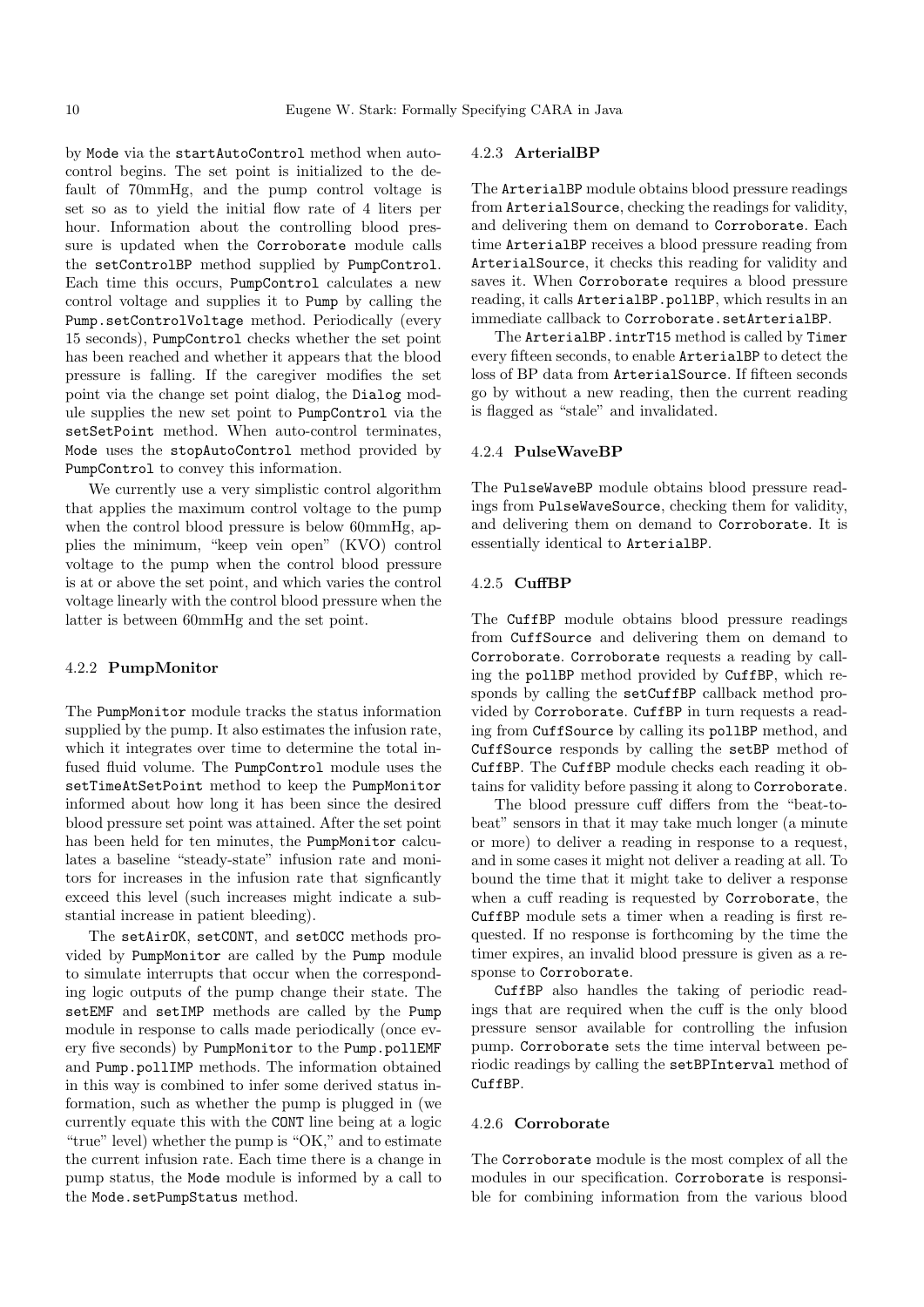pressure sources to determine the control blood pressure value supplied to PumpControl. This function involves the manipulation of the cuff blood pressure sensor to obtain readings at appropriate times to corroborate the readings provided by the other sources used for control, to monitor for lost blood pressure sources and issue alarms, and to cause auto-control mode to be terminated in case no suitable control source is available. Corroborate is provided with blood pressure data via calls to the setArterialBP, setPulseWaveBP, and setCuffBP methods. Calls to these occur in response to calls made by Corroborate to the pollBP methods supplied by the ArterialBP, PulseWaveBP, and CuffBP modules.

Corroborate supplies the current control pressure to PumpControl every 15 seconds. The control pressure is only updated upon receipt of new valid blood pressure data from the current control source, or upon the occurrence of a timeout indicating that the current source has been lost. If no new data arrives from the current source, then the most recent control pressure is what is supplied to PumpControl.

If no blood pressure source other than the cuff is available, Corroborate exhibits some special behavior. It calls CuffBP.setBPInterval to initiate periodic automatic readings of the cuff. The period of cuff readings ranges from 1 minute apart to 10 minutes apart, depending on the current blood pressure. In addition, a failure of the cuff blood pressure source to provide data in a timely fashion will cause more serious alarms when the cuff is the only source available than it would otherwise.

The core function of the Corroborate module is "corroboration", which involves comparing readings obtained from the so-called "beat-to-beat" sensors, the arterial line sensor and the pulse wave velocity sensor, to the readings obtained from the cuff sensor. This corroboration function is modeled as a state machine, which becomes active every 30 minutes during auto-control or whenever a change in the available blood pressure sources makes re-corroboration necessary. The transitions of this state machine are driven by the responses from the cuff source and from caregiver interaction via "override dialogs".

Corroborate also interprets the responses from override dialogs issued for the user. An override dialog is issued when a beat-to-beat source being used for control does not corroborate with, or match, the current cuff reading. The user is asked to respond "YES" or "NO" as to whether the current control source should be used anyway. In case of a "YES" response, Corroborate checks to make sure that the selected source is still valid (there are scenarios under which the source can become invalid while the dialog is pending), then remembers that the current source was selected by override. In case of a "NO" response, Corroborate either terminates autocontrol or tries to corroborate a lower-priority source, depending on the circumstances.

## 4.2.7 Mode

The Mode module keeps track of the current operating mode and manages transitions between modes. The possible modes are "waiting", which is the mode just after the CARA system has been initialized but before the pump has been detected for the first time, "manual", in which the pump ignores the analog control voltage and pumps at its hardware setting of 0.2 liters per hour, and "auto-control", in which the pump is under active control of the CARA software.

A transition from "waiting" to "manual" mode occurs the first time the pump is detected. Mode is informed about the status of the pump via calls made by PumpMonitor to the setPumpStatus method. A transition from "manual" to "auto-control" mode occurs when the caregiver presses the "start auto-control" button, resulting in a call by the Dialog module to the startAutoControl method. One way a transition from "auto-control" to manual mode can occur is when the caregiver issues a YES response to a "terminate auto-control" dialog, which results in a call by the Dialog module to the stopAutoControl method. Another way auto-control can be terminated is when a call by PumpMonitor to the setPumpStatus method indicates that the pump is no longer "OK". A third way auto-control can be terminated is when a call by Corroborate to the setBPStatus method indicates that there is no longer any valid control BP. When autocontrol initiates or terminates, Mode calls methods of various other modules, including Corroborate, to orchestrate the change.

## 4.2.8 Dialog

The Dialog module handles user input via buttons and dialogs. As stated earlier, Dialog does not actually contain any GUI code, but simply maintains the current state of the user interface as a collection of boolean variables that describe which buttons and dialogs are currently active and which are currently displayed. Each time the state of anything changes, Dialog recomputes the display state appropriately.

#### 4.2.9 Display

The Display module handles the display of various kinds of status and alarm indicators and other data. It provides various methods to the other modules by which the state of the items to be displayed can be changed when necessary.

## 4.2.10 Logging

The Logging module handles the writing of messages to the resuscitation log. A number of methods are provided for making log entries in various situations. These methods are invoked by other modules when necessary.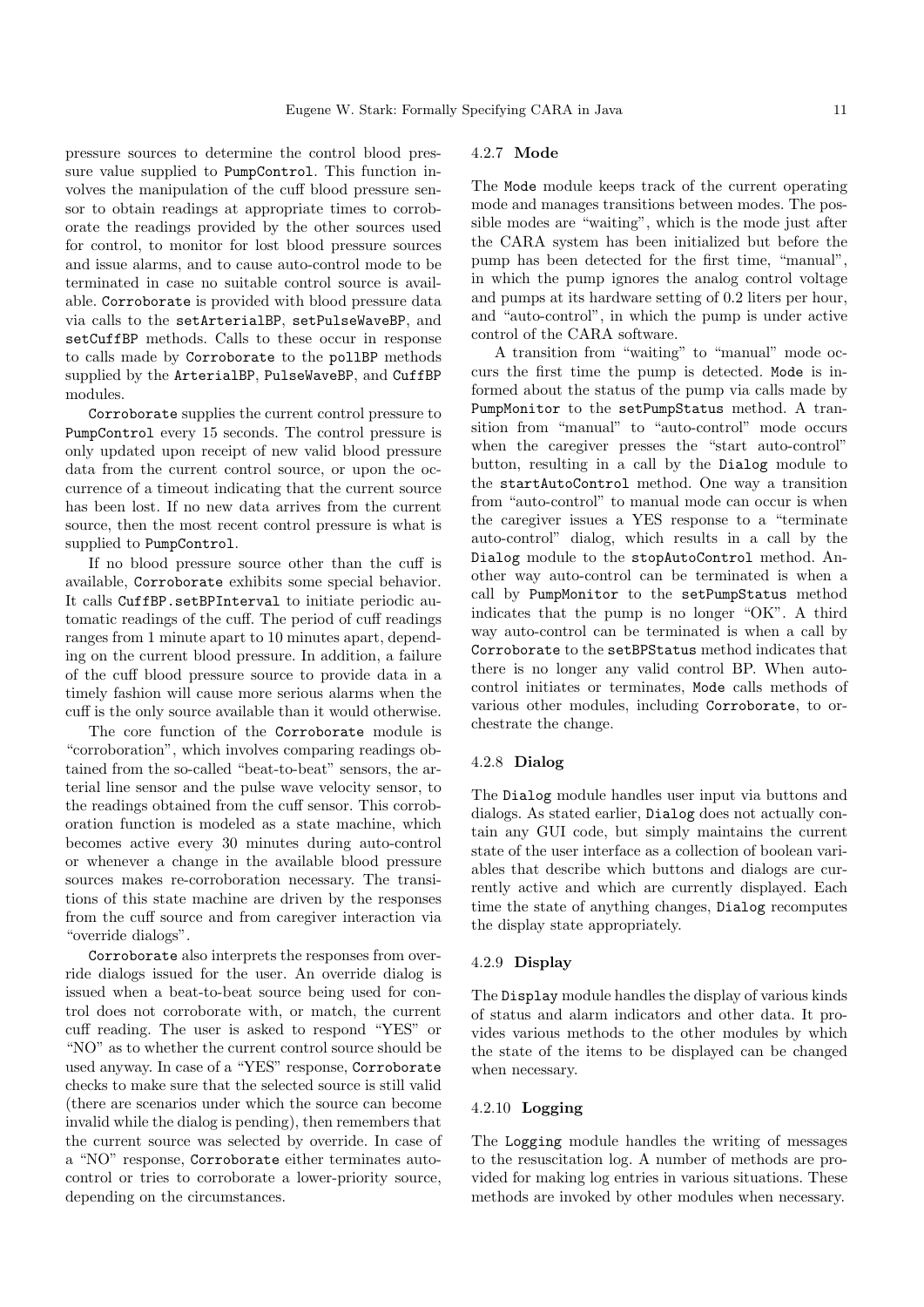# 4.2.11 AlarmControl

The AlarmControl module handles the raising and clearing of the various alarms. AlarmControl maintains a notion of the "current" alarm, and displays the name of the current alarm in an alarm message field when any alarm is active. Pressing the alarm reset button resets only the current alarm; if there are other active alarms, another one becomes the current alarm.

When there are active alarms, a "Silence Alarm" button is also available. Pressing this button silences the audible alarm signal for all alarms for a period of time that is different for each alarm. When the silence time for an alarm has expired, the audible alarm signal again becomes active for that alarm. Pressing the silence button again will again silence that alarm, but will not affect the remaining silence times associated with other already-silenced alarms.

Separate methods are provided by AlarmControl for the activating and deactivating of each different alarm. Most of these methods take a single boolean parameter that is true if the alarm is to be activated, and false if the alarm is to be deactivated. There is also a cancelAllAlarms method which is used by Mode to deactivate any active alarms when leaving auto-control mode.

# 4.2.12 Timer

The Timer module provides timing services required by the other modules. There are two types of timing services provided by Timer. One kind of service is settable "countdown" timers which other modules use to implement timeouts. These timers are set by supplying Timer with the amount of time to wait. When this amount of time expires, Timer performs a callback to the appropriate method of the invoking module. The other type of timing service provided by Timer is periodic interrupts at various frequencies. Currently, the other modules require interrupts at one-second, five-second, fifteensecond, and one-minute intervals. Not all modules require all frequencies, and some modules do not require any.

Timer itself contains a update method that is invoked by Simulation once per second. Counters are used to generate all the other timings from this basic one-second period.

# 5 Validation and Verification using the Java-based Specifications

As stated in the introduction, my objective in writing a Java-based specification for CARA was to create a "master reference model" that could serve both as a standard against which concrete implementations could be compared, and as a basis for applying formal verification techniques. So far, the primary outcome of developing the Java-based specification has been that it forced us to analyze the WRAIR requirements documents in detail; thereby identifying situations in which these documents do not adequately describe the behavior that the CARA system should exhibit.

In the course of our analysis, we found Corroborate to be the most difficult (and interesting) part of the specification. In creating a detailed specification for Corroborate that adhered closely to the behavior described in the requirements documents we found it necessary to introduce rather more in the way of concrete detail than we would have preferred to do. However, we did not see any way of constructing an executable specification that matched the requirements closely without descending to this level of detail. Having to work out the details of Corroborate turned out to be a worthwhile exercise, though. While exchanging E-mail messages with a WRAIR engineer (Steve Van Albert, private communication, January 2002) in an attempt to clarify aspects of the corroboration procedure that we found vague, the engineer identified a situation in the code for their own prototype where a "null response" would occur in a situation where the appropriate response was for an action to be performed. Besides this, a few other situations were identified that were not necessarily errors, but seemed to merit a closer look.

We are currently pursuing two approaches to applying formal verification techniques to the Java-based CARA specification. The first approach combines simulation and model checking to check the specifications against formalized versions of the requirements. To do this, we have extended the simulation code to provide the capability of driving the simulation with predefined scripts or "scenarios." Each scenario specifies a sequence of controls to be applied to the states of the external modules of the CARA system. The controls are designed to drive the system into a regime of operation covered by the requirements. As the system is simulated under the control of the scenario, an execution trace is recorded. It will then be possible to check this execution trace against formal assertions about what behavior should be observed. For example, a scenario might specify that the "start auto-control" button should be pressed, and that when the system has been under auto-control mode for a certain period of time, then the pump should be unplugged. The resulting execution trace could be checked for whether the appropriate alarms are triggered and whether auto-control mode is terminated within a certain period of time. We plan to use a real-time version of linear-time temporal logic to formalize the correctness assertions, and to use a model-checking procedure to automatically check whether the assertions are satisfied by the execution traces generated by simulation. This approach will enable a substantial library of tests to be constructed that will likely expose mismatches between our reference model and the requirements documents.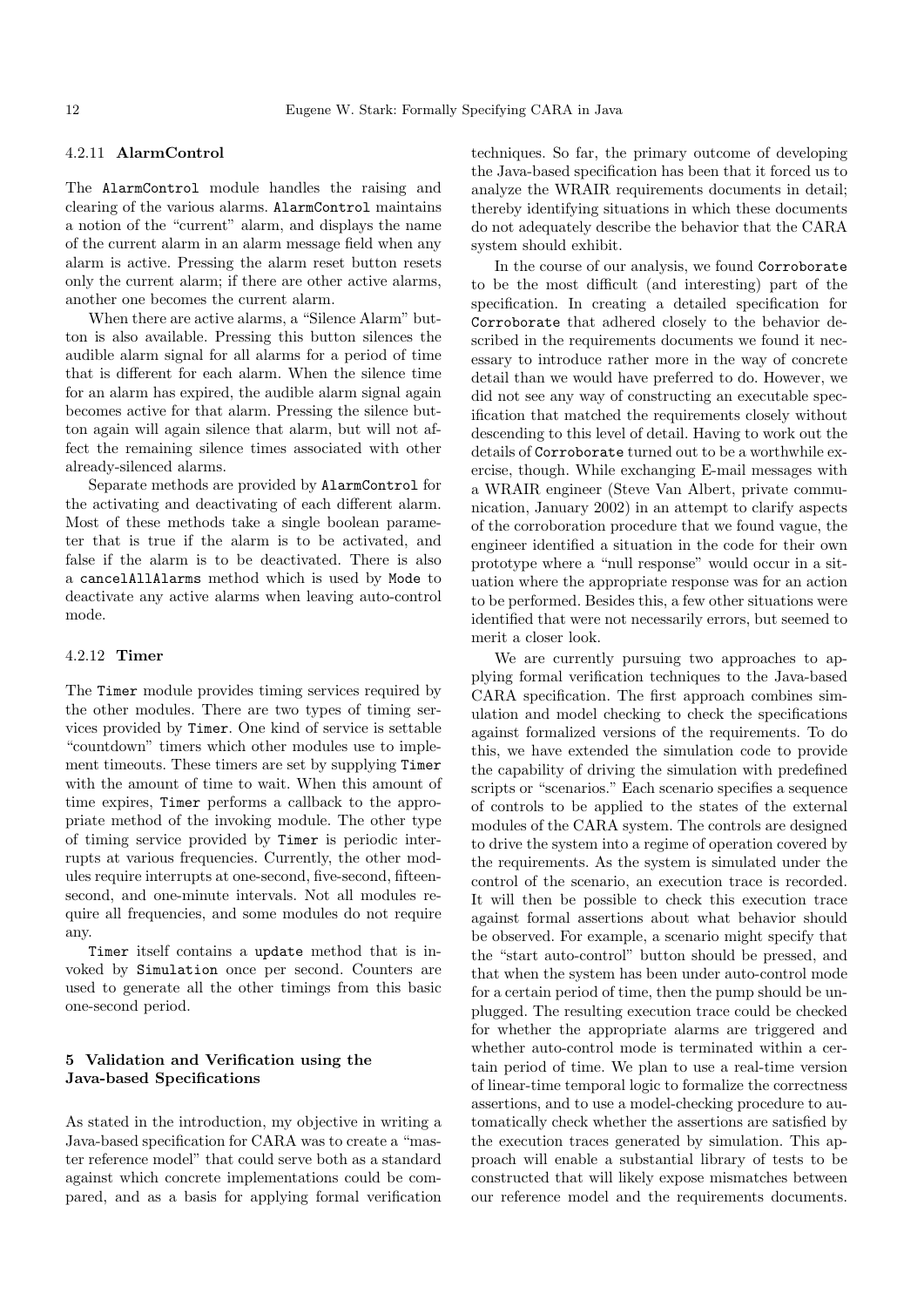The tests could also be applied to traces generated by an actual CARA prototype.

Our second approach to applying formal verification to the CARA specification involves extracting lowerlevel, process-algebraic models from the specification, and then applying model checking, equivalence checking, and performance analysis algorithms to these lowerlevel models. An advantage of extracting the lower-level models automatically from the higher-level, Java-based specification is that one can then be sure that the lowerlevel specifications correspond exactly to the higher-level ones, and thus that analysis results obtained for the lower-level specifications are relevant to the higher-level versions. We have implemented a prototype tool capable of automatically translating Java-based specifications into a language for describing "probabilistic I/O automata" (PIOA) [14]. The tool is also able to produce input for the PRISM probabilistic model-checker [7, 8]. Ideally, specifications extracted from the Java code would be input into the CWB-NC using a PIOA-language front end we have already implemented, or into the PRISM tool using its associated input language. Once compiled by the CWB-NC or PRISM, we would be able to bring to bear the suite of analysis tools they support to check correctness properties of the CARA specification. As a practical matter, however, there is still a significant gap between the size of the specifications compiled from the Java code for CARA and the size of the specifications that can be handled by the CWB-NC or PRISM.

An approach that might reduce the size of the "verification gap" would be to use the Bandera system [4,5] to perform the model extraction and verification. Bandera was designed to support model extraction and verification of realistic Java programs and consequently implements some sophisticated techniques for producing manageable-size models and verification problems. First of all, the extraction of a formal model from Java source code is handled in Bandera in much the same way as an optimizing compiler would handle the translation of Java to object code. The optimizations applied during the translation process serve to significantly reduce the size of the model that is generated. Second, model extraction is performed by Bandera only in the context of a particular formal specification that is to be verified. This permits Bandera to make use "program slicing" techniques to automatically strip away portions of the program that cannot possibly affect the truth of the given specification, thereby further reducing the size of the state space. Third, Bandera explicitly supports the use of abstract interpretation to replace data domains having a large or infinite number of values with a much smaller, finite number of values.

A tool like Bandera should be viewed as playing a supporting role for the Java-based approach to specification proposed here, rather than as an alternative to it. In writing the CARA specification, we imposed restrictions on Java not because we wanted to make things difficult in general, but because we wanted to make it somewhat difficult to write a specification that included too much in the way of concrete implementation details and that diverged too much from the kind of model natively supported by current model-checking tools. Although Bandera is targeted at the verification of realistic (and therefore unrestricted) Java programs, it can certainly be applied to Java code satisfying the restrictions we have used for the CARA specification. Indeed, its suite of optimizations ought to make it work even better in this case. To date, however, we have had only minimal experience with Bandera and we hope to use the CARA model as the basis for more in-depth experiments with it in the future.

#### 6 Conclusions

A Java-based specification for a system of the complexity of CARA does not require an enormous amount of effort to create. The CARA model and simulator described here was constructed by graduate student Liqiang Wang and me working part-time over the period from mid-June, 2001 to mid-January, 2002. The CARA model proper comprises about 6400 lines of code, including numerous comments that key parts of the code to specific items in the requirements documents, flag ambiguities that were uncovered during the process of developing the model, and record specific decisions made that did not appear to be explicitly covered by the requirements documents. The simulator and GUI comprise about 3000 lines of additional code. As a model like this is developed, and especially after much of it has become fairly stable, it is very important to be able to track changes that were made, together with the reasons for making them. For this reason, we imported the specification into the Concurrent Versions System (CVS) revision control tool as soon as we had completed a coherent first draft. Although CVS was very helpful, it does not provide explicit support for tracking associations between lines of code and specific items in the requirements documents. Such a tool would be essential in a production setting.

I expect that the Java-based approach described here would be useful for other systems similar in complexity to CARA. The approach would most fruitful if applied at an early stage during requirements analysis, so that the model could actually serve as a formalization of the requirements as they are developed. The specification resulting from this approach would serve multiple purposes: as a kind of rapid prototype to show the behavior that is a consequence of the specification, as a reference model against which to compare subsequent implementations, and as a target on which to apply formal verification techniques.

Our simulation code, including the simulation-based validation tool we are currently working on, is not CARA-specific and could be re-used for other specifi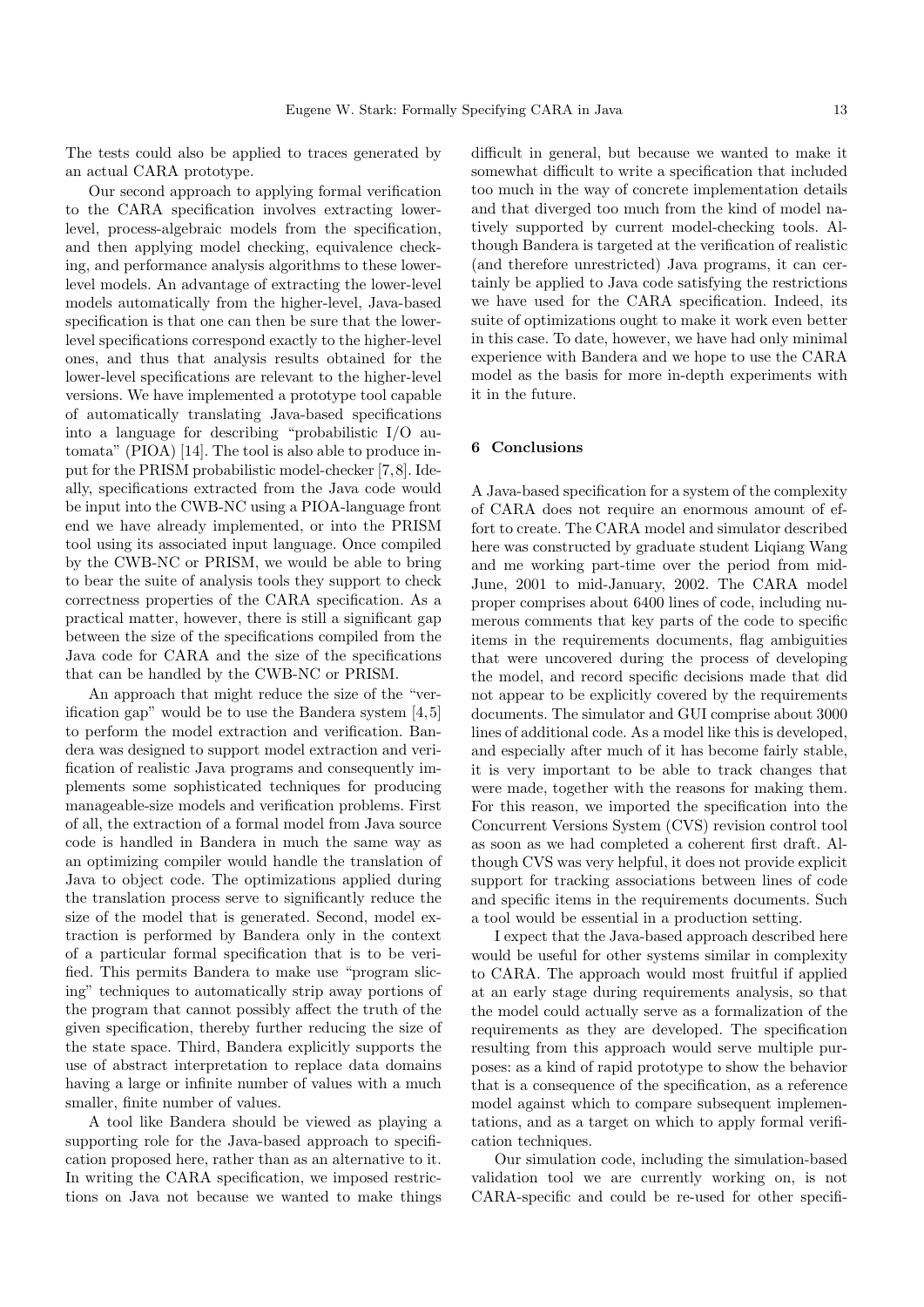cations. The overall framework for the GUI is likewise not tied to CARA, however the individual GUI panels are. The application of our approach to other systems would probably best be facilited by a tool that would permit a designer to enter the classes that make up the formal model, and then use a "visual" editor to lay out a GUI panel for each module and declare the connection between the GUI elements and the state variables for the module. The code to actually construct the GUI could then be generated automatically and combined with the generic simulation and validation code to produce a complete execution environment. It is perhaps not realistic to expect that system designers will be as disciplined as I was in adhering to a restricted dialect of Java and in keeping the system specification separate from the simulation and GUI code. For this reason, any tool to support the approach described here should explicitly enforce the necessary discipline.

# References

- 1. R. Allen and D. Garlan. A formal basis for architectural connection. ACM Transactions on Software Engineering and Methodology, 6(3):213–249, 1997.
- 2. M. Bernardo, P. Ciancarini, and L. Donatiello. On the formalization of architectural types with process algebras. In D. Rosenblum, editor, Proc. ACM/IEEE Int. Conf. on Fundamentals of Software Engineering (FSE-8), pages 140–148, San Diego, CA, 2000. ACM Press.
- 3. R. Cleaveland and S. Sims. The NCSU Concurrency Workbench. In R. Alur and T. A. Henzinger, editors, Computer Aided Verification (CAV '96), volume 1102 of Lecture Notes in Computer Science, pages 394–397, New Brunswick, New Jersey, July 1996. Springer-Verlag.
- 4. J. C. Corbett, M. B. Dwyer, J. Hatcliff, S. Laubach, C. S. Păsăreanu, Robby, and H. Zheng. Bandera: extracting finite-state models from Java source code. In 22nd International Conference on Software Engineering, pages 439–448, Limerick, Ireland, 2000. IEEE Computer Society.
- 5. J. Hatcliff and M. Dwyer. Using the Bandera tool set to model-check properties of concurrent Java software. In Proc. of the 12th Int. Conf. on Concurrency Theory (CONCUR '01), volume 2154 of Lecture Notes in Computer Science, pages 39–58. Springer-Verlag, 2001.
- 6. P. Inverardi, A. L. Wolf, and D. Yankelevich. Static checking of system behaviors using derived component assumptions. ACM Transactions on Software Engineering and Methodology, 9(3):239–272, July 2000.
- 7. M. Kwiatkowska. Model checking for probability and time: From theory to practice. In Proc. 18th IEEE Symposium on Logic in Computer Science (LICS'03), June 2003.
- 8. M. Kwiatkowska, G. Norman, and D. Parker. PRISM: Probabilistic symbolic model checker. In T. Field, P. Harrison, J. Bradley, and U. Harder, editors, Proc. 12th International Conference on Modelling Techniques and Tools for Computer Performance Evaluation (TOOLS'02), volume 2324 of LNCS, pages 200–204. Springer, 2002.
- 9. K. G. Larsen, P. Pettersson, and W. Yi. UPPAAL in a nutshell. Software Tools for Technology Transfer, 1:134– 152, 1997.
- 10. N. A. Lynch and M. Tuttle. Hierarchical correctness proofs for distributed algorithms. In Proceedings of the 6th Annual ACM Symposium on Principles of Distributed Computing, pages 137–151, 1987.
- 11. J. Magee, N. Dulay, S. Eisenbach, and J. Kramer. Specifying Distributed Software Architectures. In W. Schafer and P. Botella, editors, Proc. 5th European Software Engineering Conf. (ESEC 95), volume 989, pages 137–153, Sitges, Spain, 1995. Springer-Verlag, Berlin.
- 12. R. Milner. Communication and Concurrency. International Series in Computer Science. Prentice Hall, 1989.
- 13. A. Ray, A. Skou, R. Cleaveland, S. A. Smolka, and E. W. Stark. Formal modeling and analysis of the control software for the CARA infusion pump. Unpublished prose document describing the CARA system and its intended mode of use, June 2001.
- 14. E. Stark, R. Cleaveland, and S. Smolka. A processalgebraic language for probabilistic I/O automata. In Proc. of the 14th Int. Conf. on Concurrency Theory (CONCUR '03), Marseille, France, September 2003.
- 15. E. W. Stark and G. Pemmasani. Implementation of a compositional performance analysis algorithm for probabilistic I/O automata. In Proceedings of 7th International Workshop on Process Algebra and Performance Modelling (PAPM'99), Zaragoza, Spain, September 1999. (to appear).
- 16. S.-H. Wu, S. A. Smolka, and E. W. Stark. Composition and behaviors of probabilistic I/O automata. Theoretical Computer Science, 176(1-2):1–38, 1997.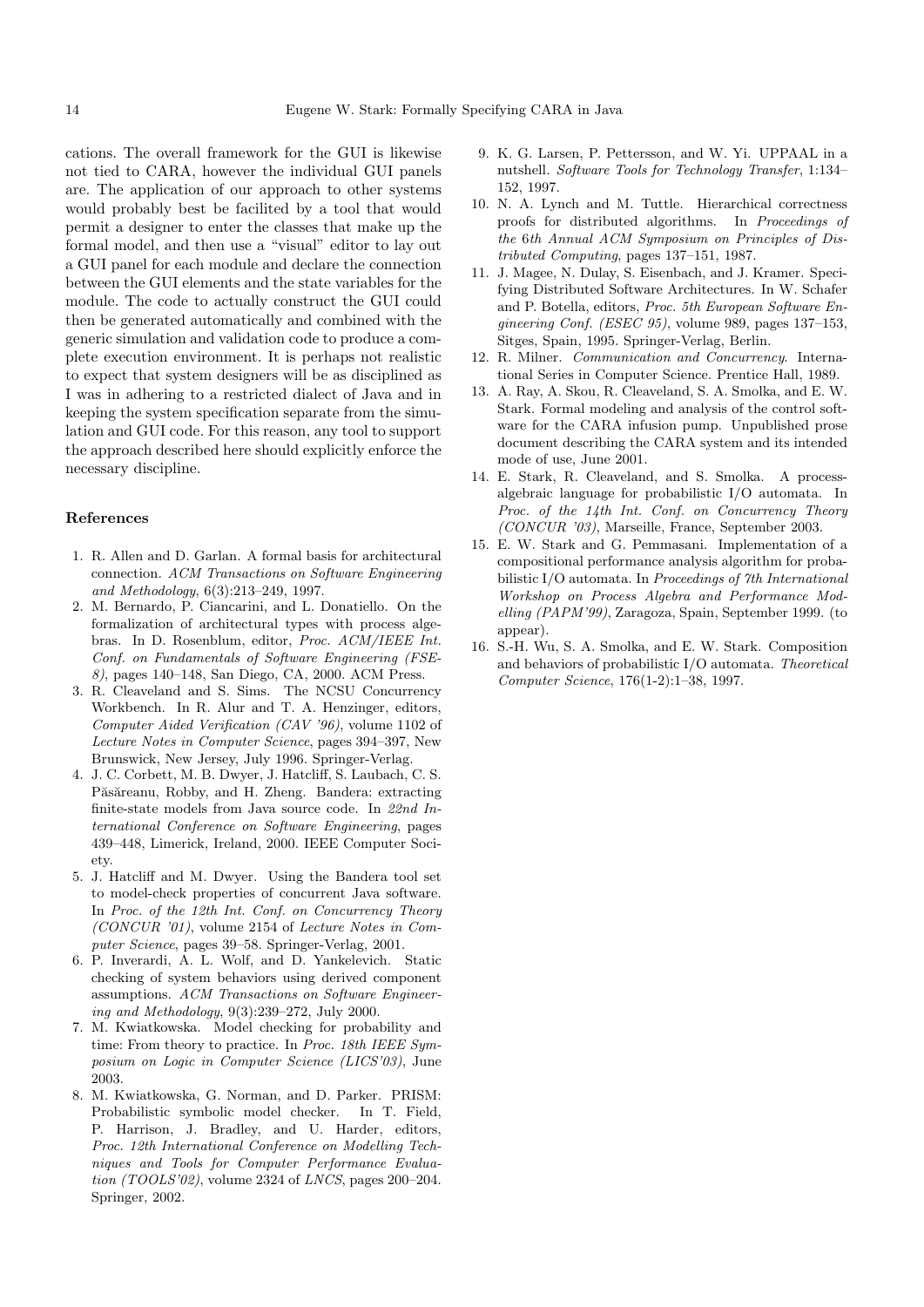#### Appendix A: Java-based Specification of the Pump Module

/\*\*

```
* Models the M100 infusion pump.
 *
* @author Eugene W. Stark
* @author Liqiang Wang
*/
class Pump implements Periodic {
   /**
     * The maximum infusion rate of the pump.
     * We assume that this is the infusion rate that would obtain
     * when the maximum control voltage is applied.
     */
   final static FlowRate INFUSION_RATE_MAX = FlowRate.inLitersPerHour(6.0);
    /**
     * The minimum infusion rate of the pump.
     * We assume that this is the infusion rate that would obtain
     * when the minimum control voltage is applied.
     * The M100 home page gives the minimum flow rate as 0.2lph.
    */
    final static FlowRate INFUSION_RATE_MIN = FlowRate.inLitersPerHour(0.2);
    /**
     * The "KVO" infusion rate of the pump.
     * We assume this is the flow rate that is obtained when the
     * KVO control voltage is applied to the pump.
     *
     * NOTE: The M100 infusion pump specs page gives the minimum
     * flow rate of the pump as 0.2 lph. However, in UPenn Q167,
     * WRAIR indicates that KVO setting is 0.02 lph.
     * This discrepancy needs to be looked into.
     */
    final static FlowRate INFUSION_RATE_KVO = INFUSION_RATE_MIN;
    /**
     * Maximum control voltage input to pump.
     * NOTE: The M100 infusion pump home page does not have detailed
     * electrical specifications. However, it does say that the
     * pump operates on 6 AAA batteries, which would suggest that it
     * is working with max signal levels of 6x1.5V = 9V.
     * So, we use 9V as the maximum voltages below.
     */
   final static Voltage CONTROL_VOLTAGE_MAX = Voltage.inVolts(9.0);
    /**
     * Minimum control voltage input to pump.
     * This has not been checked against actual pump specs.
     */
    final static Voltage CONTROL_VOLTAGE_MIN = Voltage.inVolts(0.0);
    /**
     * "Keep vein open" control voltage input to pump.
     * This may well be the same as CONTROL_VOLTAGE_MIN.
     * It has to be checked against actual pump specs.
     * In any case, it is the control voltage required to produce
     * a KVO flow rate.
     */
    final static Voltage CONTROL_VOLTAGE_KVO =
        calculateControlVoltage(INFUSION_RATE_KVO);
```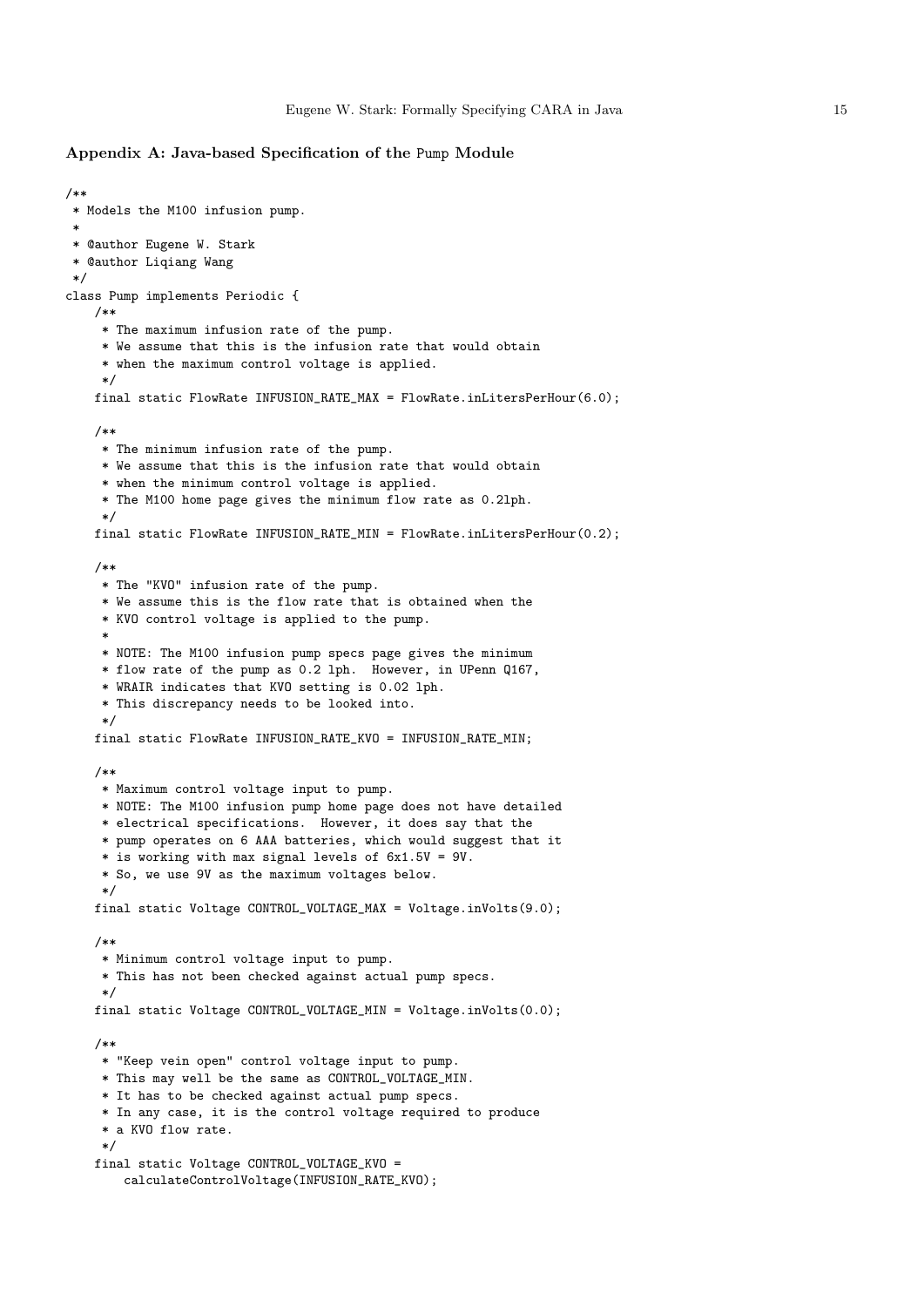```
/**
 * Control voltage input to pump required to produce a flow
 * rate of 4 liters per hour, as per (R17.1).
*/
final static Voltage CONTROL_VOLTAGE_4LPH =
    calculateControlVoltage(FlowRate.inLitersPerHour(4.0));
/**
 * Maximum "back EMF" voltage output from pump.
 * WRAIR in UPenn Q167 seem to indicate that the back EMF
 * signal ranges from 0V to 1V.
 * Steve Van Albert of WRAIR confirmed this in E-mail.
 * The back EMF signal is not constant at all, but rather
 * varies as the pump rocker arm contacts the tubing.
 * This signal would presumably require filtering to
 * estimate the flow rate. Here we just assume unrealistically
 * that the back EMF signal directly reflects the current
 * infusion rate.
 */
final static Voltage EMF_VOLTAGE_MAX = Voltage.inVolts(1.0);
/**
* Minimum "back EMF" voltage output from pump.
 * This has not been checked against actual pump specs.
 */
final static Voltage EMF_VOLTAGE_MIN =
    calculateBackEMF(INFUSION_RATE_MIN);
/**
 * Probability that EMF polling will fail.
*/
final static double EMF_POLL_FAILURE_PROB = 0.1;
/**
* The current control voltage being applied to the pump.
*/
protected static Voltage controlVoltage = CONTROL_VOLTAGE_KVO;
/**
 * Maximum "IMP" voltage output from pump.
 * E-mail from Steve Van Albert at WRAIR indicates that impedance
 * goes from 0V to 5V with a typical value of 1.5V for saline.
 * He also says if this line is cut, the IMP signal will go
 * negative for 8 to 10 seconds, and this is what they use
 * for their loss of continuity check.
 */
final static Voltage IMP_VOLTAGE_MAX = Voltage.inVolts(5.0);
/**
 * Minimum "IMP" voltage output from pump.
*/
final static Voltage IMP_VOLTAGE_MIN = Voltage.inVolts(0.0);
/**
 * Probability that IMP polling will fail.
*/
final static double IMP_POLL_FAILURE_PROB = 0.1;
```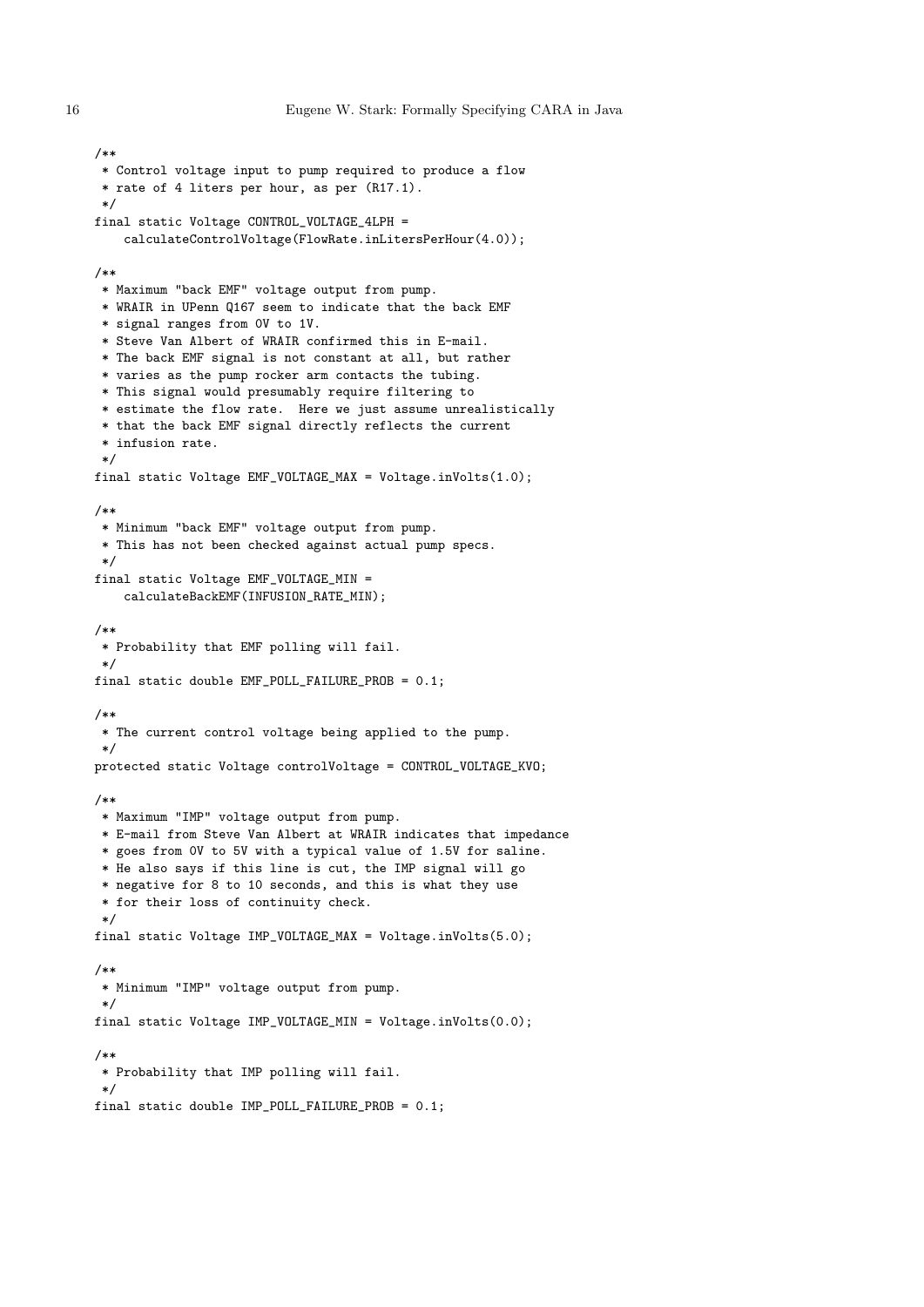```
/**
 * Pump mean time to failure.
 * Used for generating random failures.
 */
private final static Time MTTF = Time.inHours(24.0);
/**
 * Pump mean time to repair.
 * Used for generating random repairs.
 */
private final static Time MTTR = Time.inMinutes(5.0);
/** Whether or not random failures and repairs will take place. */
protected static boolean randomFailuresEnabled = true;
/**
 * Given a control voltage, compute the corresponding infusion
 * rate that would obtain if that control voltage were applied.
 * We assume the infusion rate varies linearly as the control
 * voltage goes from its minimum to its maximum value.
 * In reality, the flow rate will likely also depend on the
 * impedance of the fluid being pumped, but we ignore this
 * for now.
 *
 * @param controlVoltage The control voltage applied to the pump.
 * @return The infusion rate of the pump.
 */
private static FlowRate calculateInfusionRate(Voltage controlVoltage) {
    double fraction =
        (controlVoltage.getVolts() - CONTROL_VOLTAGE_MIN.getVolts())
        /
        (CONTROL_VOLTAGE_MAX.getVolts() - CONTROL_VOLTAGE_MIN.getVolts());
    FlowRate rate =
        FlowRate.inLitersPerHour
          (fraction *
           (INFUSION_RATE_MAX.getLitersPerHour()
             - INFUSION_RATE_MIN.getLitersPerHour())
           + INFUSION_RATE_MIN.getLitersPerHour());
    return(rate);
}
/**
 * Given a flow rate, compute the corresponding control voltage
 * required to produce that flow rate. This is not used in actual
 * operation, just to initialize control voltage constants above.
 *
 * @param flowRate The flow rate to be produced.
 * @return The required control voltage.
 */
private static Voltage calculateControlVoltage(FlowRate flowRate) {
    double fraction =
        (flowRate.getLitersPerHour()
         - INFUSION_RATE_MIN.getLitersPerHour())
        /
        (INFUSION_RATE_MAX.getLitersPerHour()
         - INFUSION_RATE_MIN.getLitersPerHour());
    Voltage voltage =
        Voltage.inVolts
          (fraction *
           (CONTROL_VOLTAGE_MAX.getVolts()
            - CONTROL_VOLTAGE_MIN.getVolts())
           + CONTROL_VOLTAGE_MIN.getVolts());
```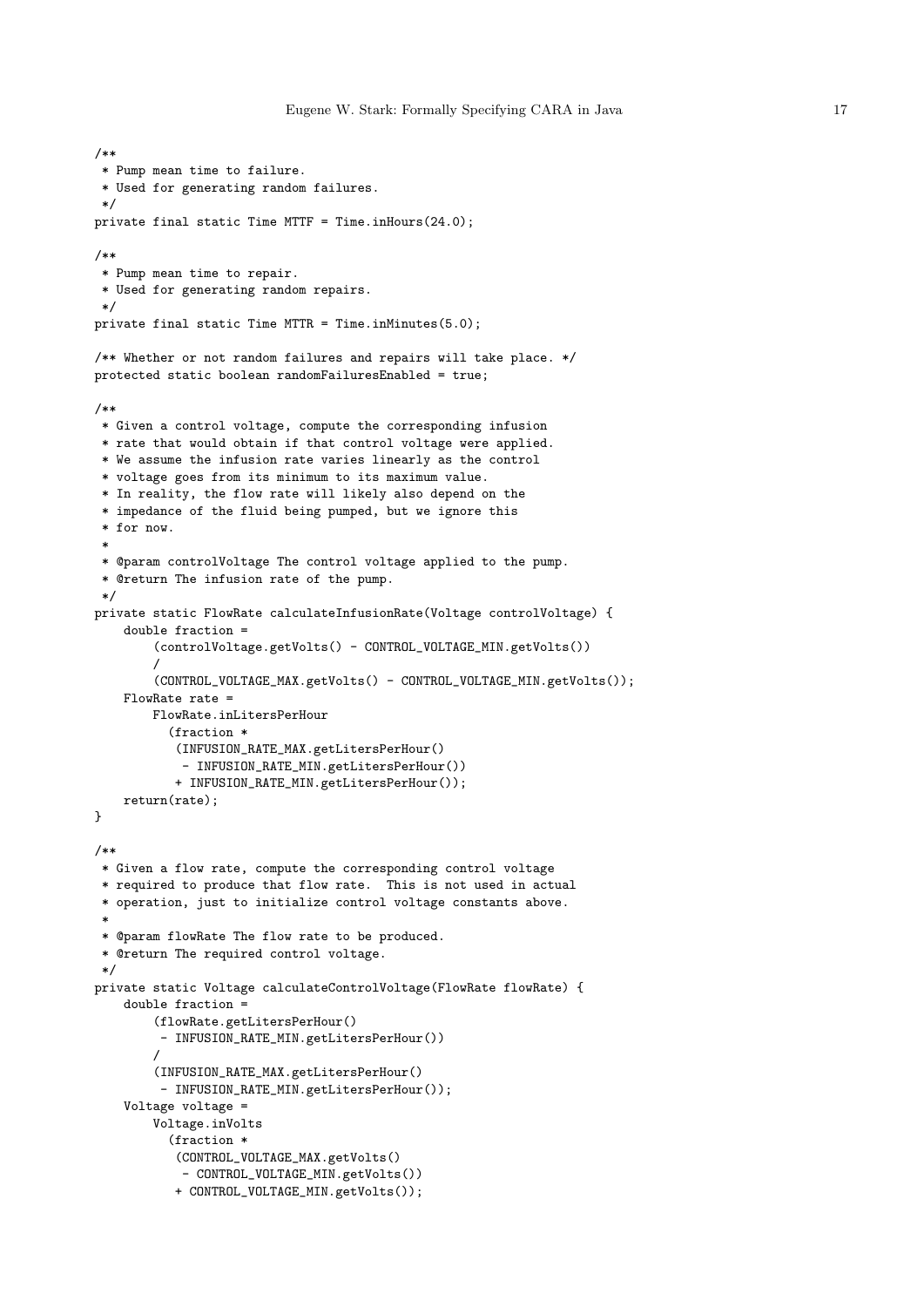```
return(voltage);
}
/**
 * Given a flow rate, calculate the back EMF that would be produced.
 * We currently use a simple model for this signal in which
 * the value of the back EMF signal is linearly related to
 * the infusion rate.
*/
private static Voltage calculateBackEMF(FlowRate flowRate) {
   return(Voltage.inVolts
              (flowRate.getLitersPerHour()
               * (EMF_VOLTAGE_MAX.getVolts()
                  / INFUSION_RATE_MAX.getLitersPerHour())));
}
/**
 * The rate at which the pump is infusing fluids.
*/
protected static FlowRate infusionRate = INFUSION_RATE_KVO;
/**
* The current back EMF signal level from the pump.
*/
protected static Voltage EMF = calculateBackEMF(INFUSION_RATE_KVO);
/**
* The current IMP signal level from the pump.
* A typical value is 1.5 volts for saline, per Steve Van Albert of WRAIR.
*/
protected static Voltage IMP = Voltage.inVolts(1.5);
/**
* The current AirOK status signal value from the pump.
* True means OK, false means bad.
*/
protected static boolean AirOK = true;
/**
 * The current OCC status signal value from the pump.
 * True means OK, false means bad.
*/
protected static boolean OCC = true;
/**
 * The current CONT status signal value from the pump.
 * True means OK, false means bad.
 */
protected static boolean CONT = true;
/**
* The current value of the signal that tells the pump whether
 * it is under analog control.
 * True means under analog control, false means manual control.
*/
protected static boolean useAnalogControl = false;
/**
 * Called by PumpMonitor to request current EMF value.
 * The value is returned by a callback to PumpMonitor.setEMF().
 */
synchronized static void pollEMF() {
```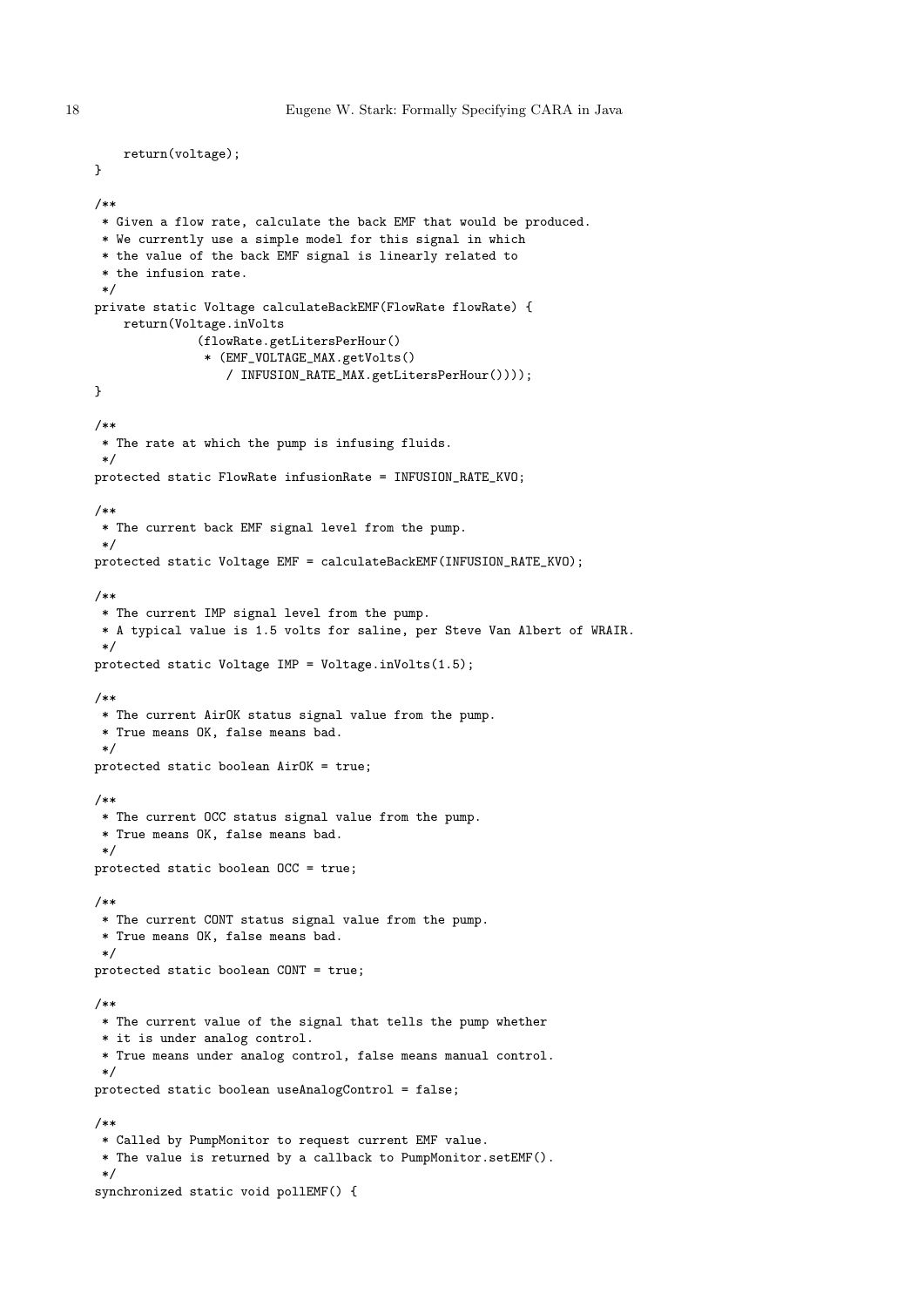```
Trace.log("Pump", "pollEMF", "EMF: " + EMF.formatVolts());
    /*
     * There is a certain probability that no value will be returned.
     */
    if(Simulation.randomChoice(1.0 - EMF_POLL_FAILURE_PROB))
        PumpMonitor.setEMF(EMF);
}
/**
 * Called by PumpMonitor to request current IMP value.
 * The value is returned by a callback to PumpMonitor.setIMP().
*/
synchronized static void pollIMP() {
    Trace.log("Pump", "pollIMP", "IMP: " + IMP.formatVolts());
    /*
     * There is a certain probability that no value will be returned.
     */
    if(Simulation.randomChoice(1.0 - IMP_POLL_FAILURE_PROB))
        PumpMonitor.setIMP(IMP);
}
/**
 * Called by PumpControl to inform the Pump of a new control voltage.
 *
 * @param volts The new control voltage.
 */
synchronized static void setControlVoltage(Voltage volts) {
    controlVoltage = volts;
    if(useAnalogControl)
        infusionRate = calculateInfusionRate(volts);
    Trace.log("Pump", "setControlVoltage",
              "Control voltage: " + volts.formatVolts());
}
/**
 * Called by PumpControl to tell the Pump to use or not to use the
 * analog control voltage.
 *
 * @param on true if the analog control voltage is to be used.
 */
synchronized static void setAnalogControl(boolean on) {
  useAnalogControl = on;
  if(on){
      infusionRate = calculateInfusionRate(controlVoltage);
      Trace.log("Pump", "setAnalogControl", "Analog control");
  } else {
      infusionRate = INFUSION_RATE_KVO;
      Trace.log("Pump", "setAnalogControl", "Manual control");
  }
}
/** The update interval of the pump. */
public static final Time UPDATE_INTERVAL = Time.inMilliseconds(1000);
/**
 * Simulate the autonomous behavior of the pump.
 * When the pump status changes, it will inform PumpMonitor.
 * (R57, R59, R60, Q62)
 */
public synchronized void update() {
    EMF = calculateBackEMF(infusionRate);
```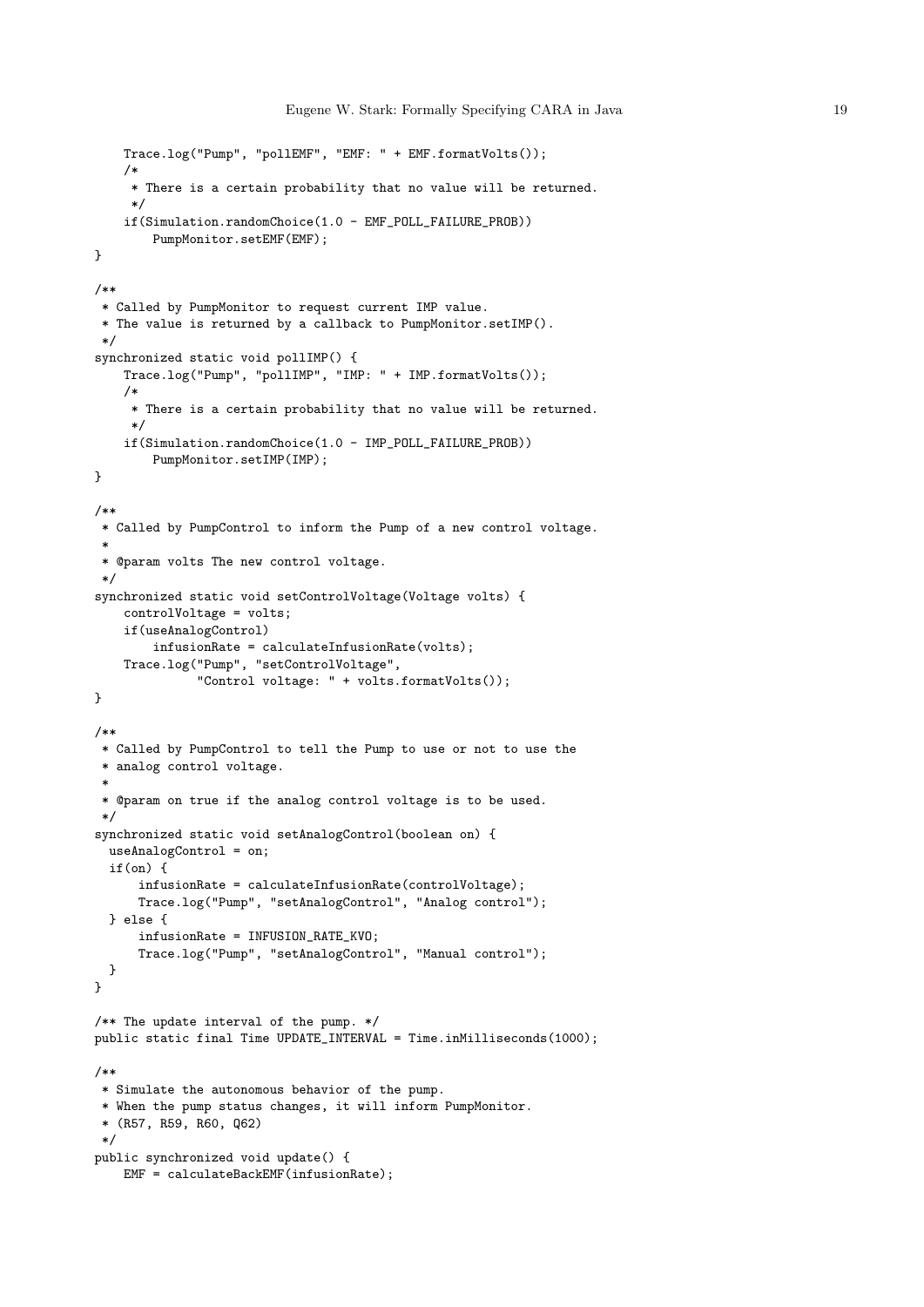```
// We assume the impedance output remains constant
// at its initial value.
//IMP = ??;
// The logic output lines toggle their state in a fashion
// governed by a two-state Markov chain, so that the probability
// of failure can be different than that of repair.
// Note that that the expected time to failure (and to repair)
// is then a geometric distribution with mean 1/p
// if p is the probability of failure (or repair) at each
// time step. Thus, given a desired MTTF (or MTTR) t,
// the probability of failure (or repair) at each step should
// be 1/t.
if(randomFailuresEnabled) {
    if(AirOK) {
        if(Simulation.randomChoice
           (1.0/(MTTF.getSeconds()/UPDATE_INTERVAL.getSeconds()))) {
            AirOK = !AirOK;Trace.log("Pump", "run", "Random AirOK failure");
        }
    } else {
        if(Simulation.randomChoice
           (1.0/(MTTR.getSeconds()/UPDATE_INTERVAL.getSeconds()))) {
            AirOK = !AirOK;Trace.log("Pump", "run", "Random AirOK recovery");
        }
    }
    PumpMonitor.setAirOK(AirOK);
    if(OCC) {
        if(Simulation.randomChoice
           (1.0/(MTTF.getSeconds()/UPDATE_INTERVAL.getSeconds()))) {
            OCC = 10CC;
            Trace.log("Pump", "run", "Random OCC failure");
        }
    } else {
        if(Simulation.randomChoice
           (1.0/(MTTR.getSeconds()/UPDATE_INTERVAL.getSeconds()))) {
            OCC = 10CC;Trace.log("Pump", "run", "Random OCC recovery");
        }
    }
    PumpMonitor.setOcc(OCC);
    if(CONT) {
        if(Simulation.randomChoice
           (1.0/(MTTF.getSeconds()/UPDATE_INTERVAL.getSeconds()))) {
            CONT = !CONT;
            Trace.log("Pump", "run", "Random CONT failure");
        }
    } else {
        if(Simulation.randomChoice
           (1.0/(MTTR.getSeconds()/UPDATE_INTERVAL.getSeconds()))) {
            CONT = !CONT;
            Trace.log("Pump", "run", "Random CONT recovery");
        }
    }
    PumpMonitor.setCont(CONT);
}
```